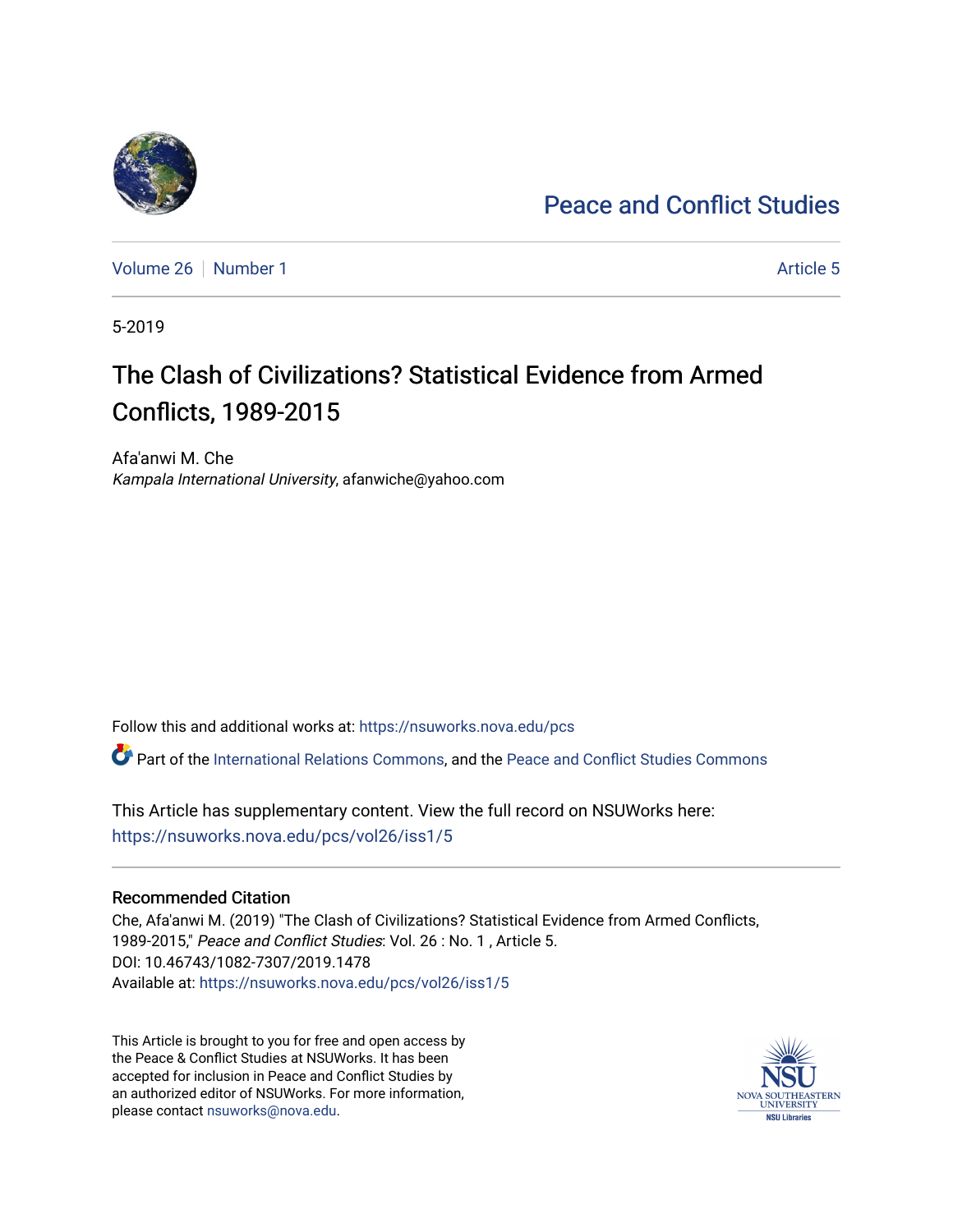## The Clash of Civilizations? Statistical Evidence from Armed Conflicts, 1989-2015 Abstract

Do armed conflicts in the contemporary post-Cold War period reflect a clash of civilizations (CoC) as predicted by Samuel Huntington? This study substantially broadens and temporally extends the scope of major extant quantitative tests of the CoC thesis by assessing not only interactions among states but also interactions between states and non-state armed groups, from 1989 to 2015. Based on Chi-square and logistic regression tests, this study does not find empirical support for the CoC thesis as a basis for adopting foreign policies of civilizational containment.

Keywords: clash of civilizations, Samuel Huntington, armed conflict

## Author Bio(s)

Afa'anwi Ma'abo Che is a winner of Johns Hopkins University's School of Advanced International Studies - China Africa Research Initiative (SAIS-CARI) research fellowship for 2019. He holds a Ph.D in Politics (with specialization in International Relations) from Swansea University, UK. Che is the Deputy Director of Postgraduate Studies and a Senior Lecturer in International Relations and Peace Studies at Kampala International University (KIU), Uganda. He has previously served as a teaching fellow at Swansea University, UK and as a lecturer, Director of Research, and Dean of Student Affairs at Kwararafa University, Nigeria. He regularly contributes to coding data on several African states for the Varieties of Democracy (V-Dem) Index, the world's largest democracy measurement project.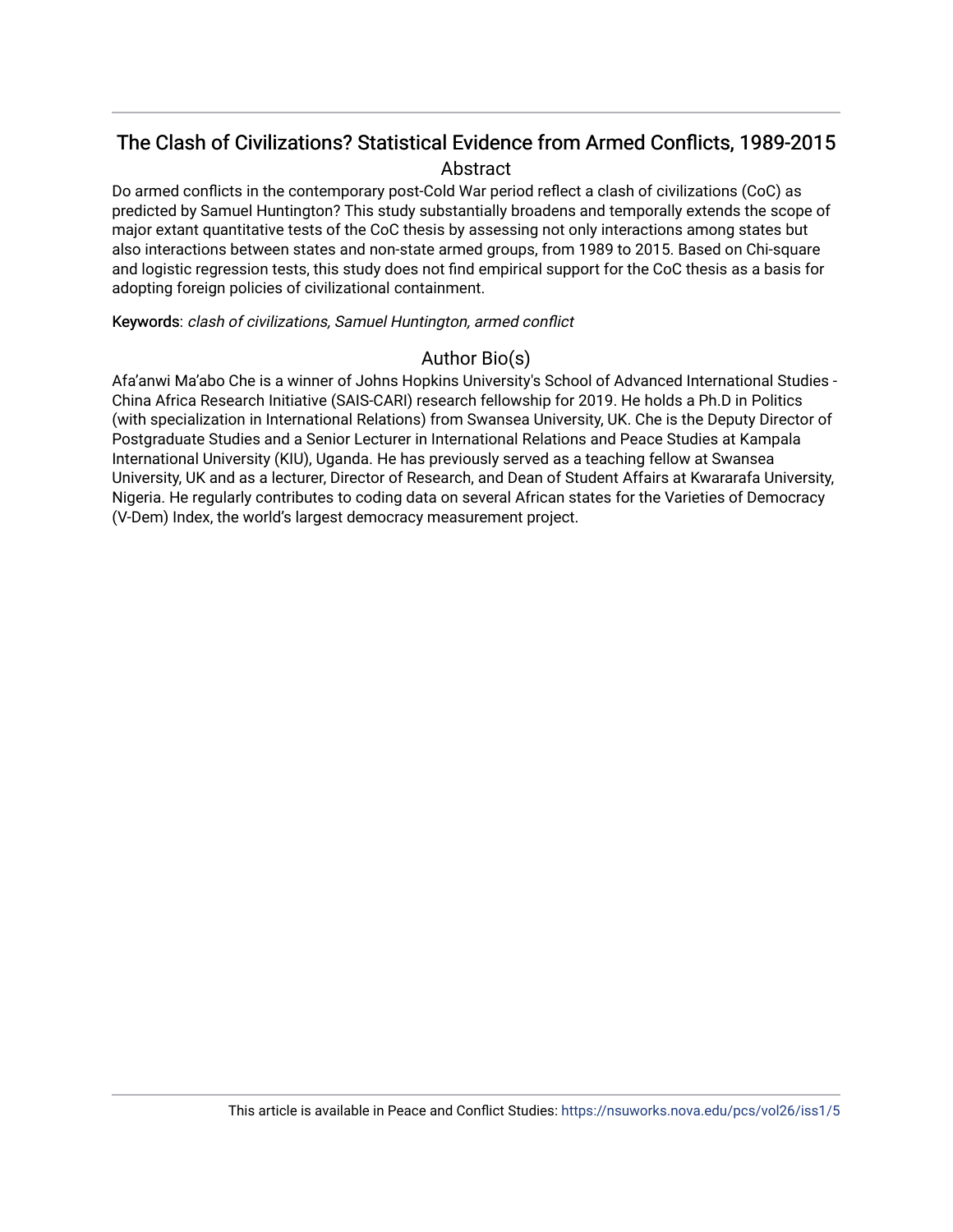## **The Clash of Civilizations? Statistical Evidence from Armed Conflicts, 1989-2015 Afa'anwi M. Che**

The recent surge in suspected Islamist terror incidents in the West and America's temporary restriction on immigration from some largely Islamic states have revitalized Huntington's (1993) famous clash of civilizations prediction 25 years ago. But is the world really experiencing a clash of civilizations (CoC) following the end of the Cold War? While a quantitative evaluative design allows for a comprehensive test of Huntington's CoC thesis, major extant quantitative evaluations are temporally and substantially flawed, failing to effectively assess the clash thesis on its own terms. Huntington's clash thesis (1993; 1996) predicted that ideological antipathies of the Cold War period will, in the contemporary post-Cold War period, be supplanted by cultural conflicts, which at the broadest level are civilizational conflicts. Conflicts of contemporary global politics will mainly be between nation-states and groups of different civilizations (1993, p. 22), and these intercivilizational conflicts will be more frequent and violent than conflicts within the same civilization (1993, p. 48).

 While Huntington predicted the clash of civilizations to take place in the post-Cold War period and to occur predominantly between states and groups (non-state actors), prominent extant quantitative evaluations do not extensively cover the contemporary era and test the validity of the CoC thesis mainly from relationships between states. For instance, Russett, Oneal and Cox (2000) undertook one of the most prominent assessments at the dawn of the  $21<sup>st</sup>$ century, but their test covered a period (1950-1992) that is almost entirely related to the Cold War and sought to establish if states belonging to different civilizations were more likely to engage in militarized disputes with each other than states belonging to the same civilization. Russet, Oneal, and Cox (2000) did not find evidence linking civizational difference and militarized interstate disputes.

 In *A Reply to Russett, Oneal & Cox*, Huntington (2000) rebuffed the quantitative analysts' claim that their assessment of militarized interstate disputes between 1950 and 1992 provided a test of the clash thesis: "It does nothing of the kind, and the claim that it does is simply untrue…an analysis of conflicts during the Cold War can neither prove nor disprove" the CoC thesis (p. 609). Furthermore, Huntington criticized Russett, Oneal, and Cox's (2000) test dataset for covering "only interstate conflicts" which are "very few" in the post-Cold War period and are largely outnumbered by conflicts between states on one side and (non-state) armed groups on the other (p. 609). Huntington concluded his critique by calling on Russett, Oneal, and Cox to rerun their assessment with a revised design focusing on the post-Cold War period and incorporating conflicts involving non-state actors. In a separate article, Oneal and Russett (2000) reacted to Huntington's critique with a qualitative justification for the Russett, Oneal, and Cox (2000)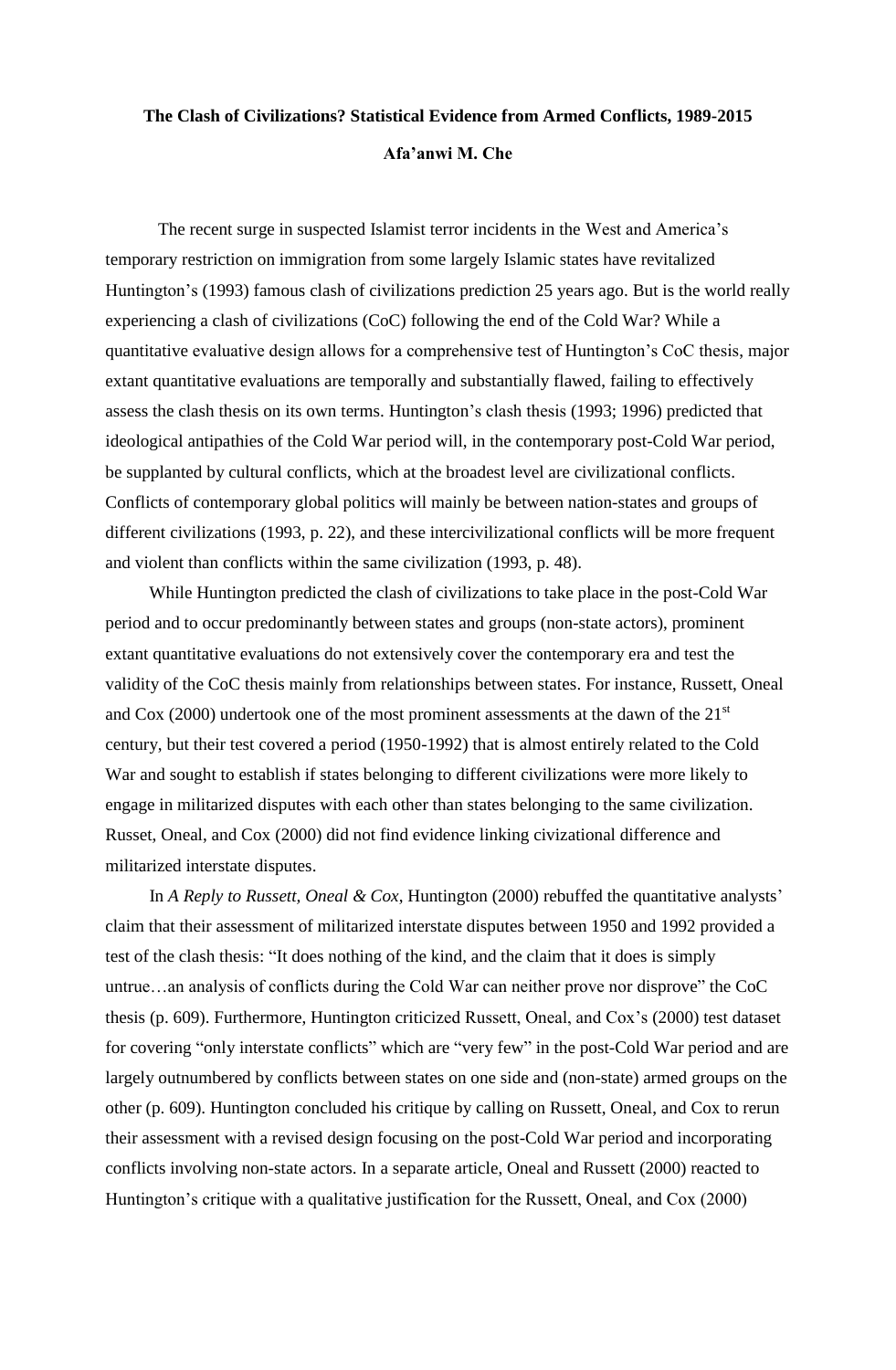interstate conflict—and Cold War era-related—test dataset but did not undertake Huntington's challenge for a revised, more comprehensive test of the CoC thesis.

 Subsequent major large-*n* evaluations, including Henderson and Tucker (2001), Chiozza (2002), and Imai (2006), generally echo Russett, Oneal, and Cox's finding of no statistically significant evidence for the CoC thesis, but critically fail to cover the post-Cold War period extensively and continue to test for intercivilizational belligerence mainly from relationships between states, possibly owing to a relative dearth of data on non-state actors. The resurgence of suspected Islamist terrorism in the West on the eve of the  $25<sup>th</sup>$  anniversary of Huntington's CoC article presents a timely opportunity to re-evaluate the clash thesis more closely on its own terms. This article assesses the CoC thesis over almost the entire post-Cold War period (1989-2015) whilst gauging intercivilizational belligerence (or the absence thereof) from all dyadic armed conflicts, including extra systemic, interstate, intrastate, and internationalized intrastate conflicts, in which at least one of the primary sides is a state.

 Based on two measurements (one geographically bound and the other non-geographically bound) of civilizational similarity within dyads, preliminary descriptive frequency statistics herein reveal that the number of intercivilizational conflicts in 2015 was slightly higher than in 1989 while the number of intracivilizational conflicts in 2015 was relatively lower. While the comparative frequency counts seem to suggest that intercivilizational conflicts have increased over time in line with Huntington's prediction, a closer observation of the entire period inbetween 1989 and 2015 reveals volatile surges and dips in the distribution of inter- and intracivilizational conflicts across time.

 Further analysis involving two logistic regression models controlling for some traditional realist and liberal conflict influences do not find statistically significant evidence linking civilizational difference and increased likelihood of armed conflict among states and between states and groups or non-state actors, corroborating extant quantitative evidence against Huntington's clash thesis as a basis for foreign policies of cultural containment.

 This article proceeds in three sections: first, counterfactual testable hypotheses are derived from a brief review of Huntington's reasons as to why civilizations are expected to clash; next, a quantitative evaluative design is described; and finally, statistical outputs of the evaluation are reported together with their policy implication.

## **Rethinking Huntington's Thesis: Why Civilizations Will Not Clash**

Huntington (1993; 1996) predicted that civilizations will clash in the post-Cold War period remarkably as a function of various factors, notably including identity differences between civilizations, increased interactions between civilizations resulting from globalization, and resistance to "Westernization" of other civilizations. This section reviews these factors and avers a counterfactual hypothesis to the clash thesis.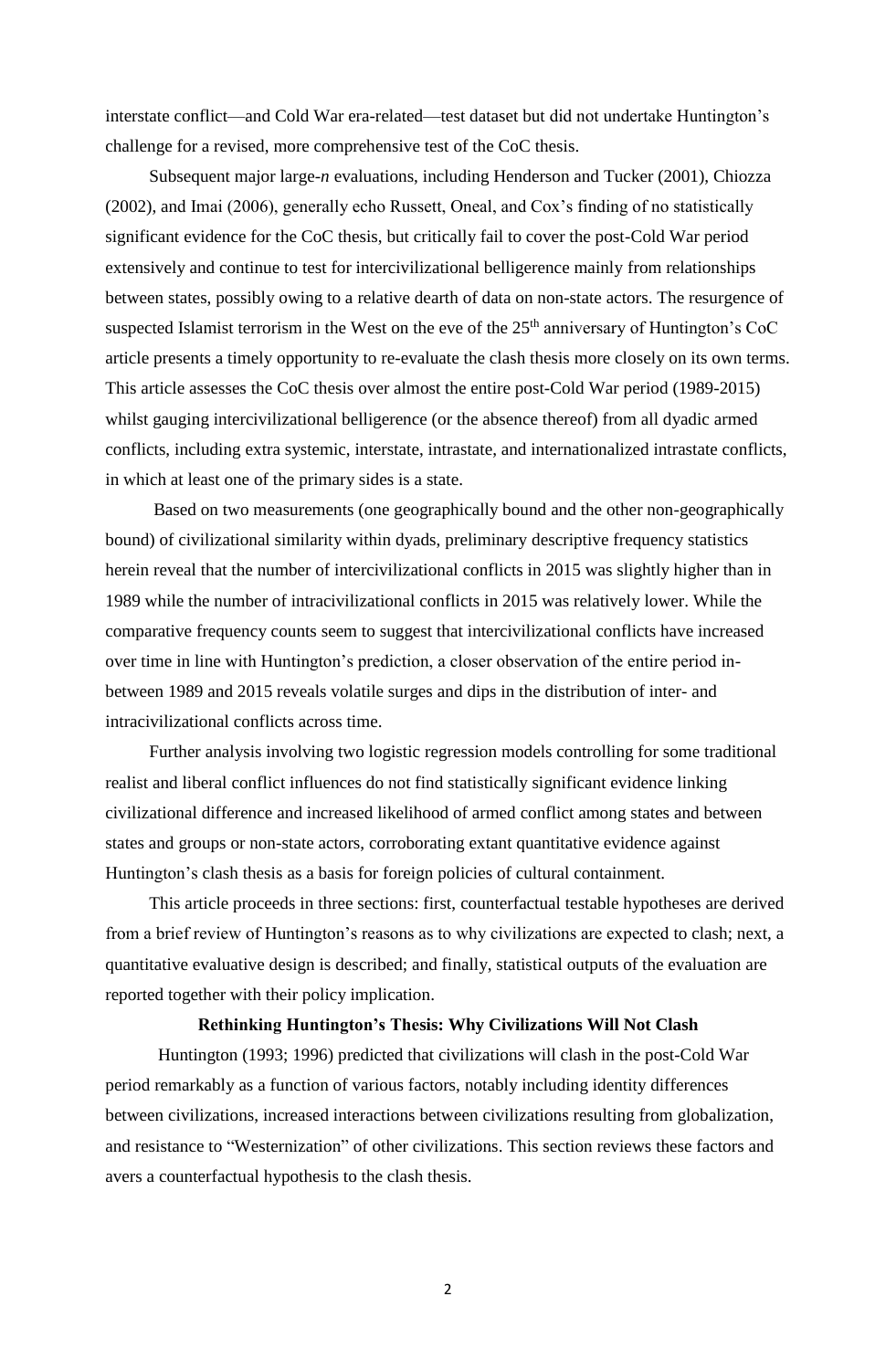## **Identity Differences**

 According to Huntington (1993), civilizations are expected to clash primarily because of "differences among civilizations" with regard to ascriptive identifiers as language, tradition, and religion (p. 25). These differences are "real," "basic," "fundamental," and "have generated the most prolonged and most violent conflicts" (p. 25). Huntington clearly makes a direct link between cultural identity difference and conflict outbreak. However, such a primordialist linkage is overly simplistic, treating hospitality and cooperation within the in-group and hostility and conflict against the out-group as a mere function of "common blood" (Vanhanen, 1999) and myths of own group virtuousness and superiority (Hammond & Axelrod, 2006, p. 926). Huntington's primordialist conception of cultural identity is trumped by the more convincing instrumentalist perception that views the effect of cultural identity on conflict as indirect rather than direct: intercultural conflicts arise only when identities are politicized or manipulated for exclusionary political and socio-economic benefits. Thus, differences in the identities of civilizations are unlikely to produce conflicts except in circumstances where the identities are politicized (Gurr, 1994; Collier & Hoeffler, 2004).

 More critically, even if Huntington's primordialist perception linking mere differences in cultural identity and intercivilizational conflicts were to be accepted as correct, then one can logically expect more clashes within, not between, civilizations because there are more levels of identity differences within, than between, civilizations. As clarified in Huntington's (1993) own work, a civilization is the broadest level of cultural identity short of that which differentiates humans from other species and there are only "seven or eight" civilizations in the world (p. 24). Conversely, within each civilization, a group could culturally identify itself in several ways according to its village, district, region, country, and continent of location or origin. Thus, if cultural identity differences were actually a direct source of clashes as Huntington asserts, then there should be more conflicts between entities within civilizations than between civilizations. **Increased Interactions**

 Globalization in the post-Cold War period, according to Huntington (1993), has stirred a surge in interactions between peoples of different civilizations, intensifying "awareness of differences between civilizations and commonalities within civilizations," and engendering conflicts between, and peace within, civilizations (p. 25). However, the asserted linkage between globalization and intercivilizational conflicts is undermined by the empirically stronger commercial peace theory, which anticipates that increased interactions and movements of people, investments, capital, and goods accompanying globalization will reduce mistrust and increase interdependency, ultimately mitigating conflicts between civilizations. Indeed, as national economies become more globalized, and as major powers such as the U.S. and UK exit regional institutions such as the North American Free Trade Agreement (NAFTA) and the EU while seeking global partnerships, the world is more likely to see intercivilizational cooperation

3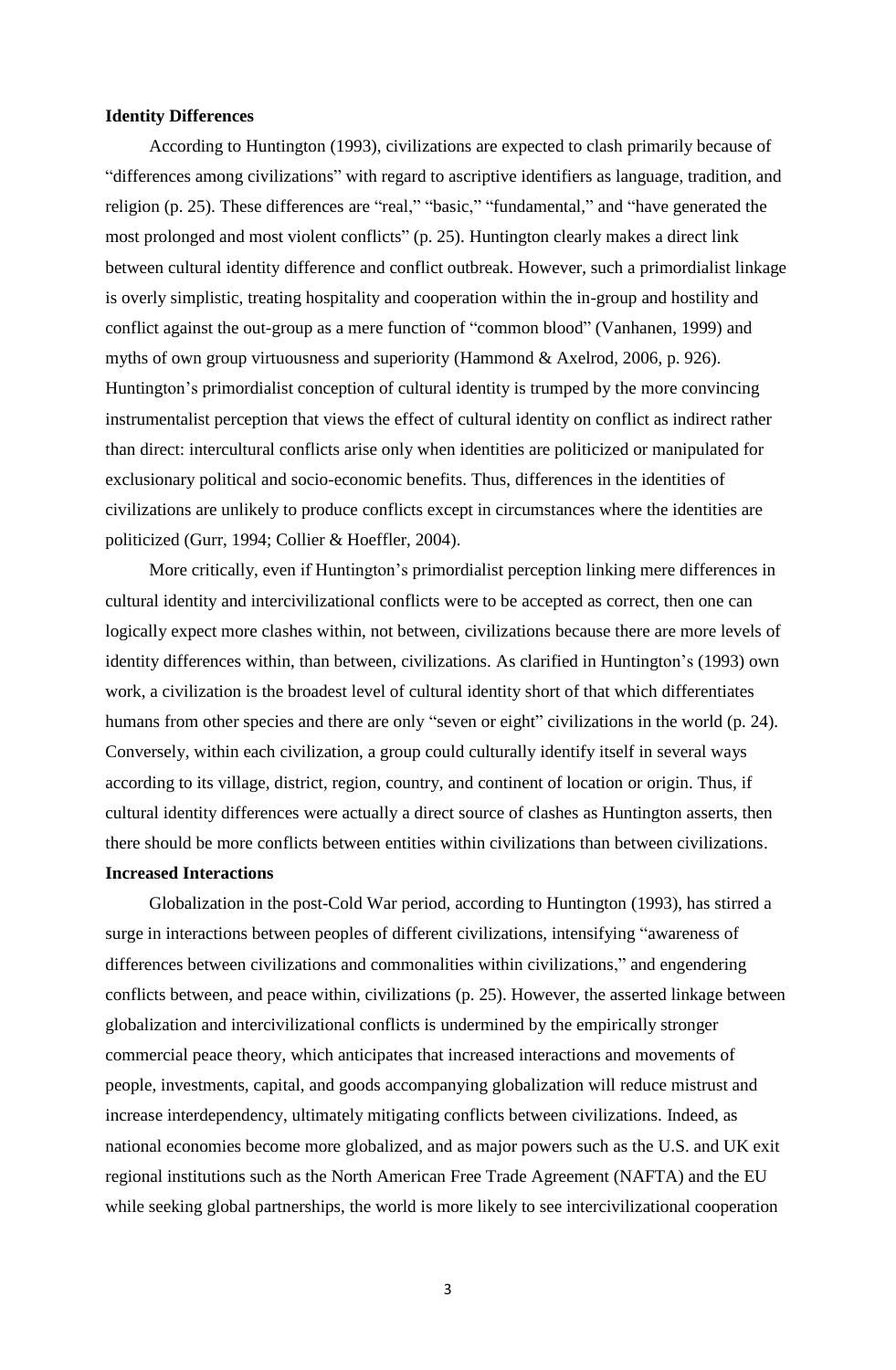while disgruntlement within regional organizations and partnerships being "Brexited" are likely to fuel intracivilizational conflicts.

## **Resistance to Westernization**

 Huntington's (1993) thesis prominently argues that, following the end of the Cold War, "efforts of the West to promote its values of democracy and liberalism as universal values" will engender resistance from other civilizations and spur clashes between "the West and the Rest," especially between the West and the Muslim world (p. 29). Huntington's thesis perceives Western liberal democracy to be particularly inimical to Islam because it challenges the sovereignty of God and God's law (the Shari'a) by projecting the electorate and the legislature as sovereign sources of authority. However, the internationalization of Islamic economies is accompanied by effective democratization of Islamic polities, with the recent "Arab Spring" protests for democracy and the increase in the number of democracies in the Arab and entire non-Western world since the end of the Cold War (Salih, 2001, p. 4) challenging the supposed incompatibility of democracy and Islam. Even when the former Gaddafi regime of Libya mounted repressive operations against the popular protests, some other Arab states partnered with NATO members to intervene, with the stated aim of protecting civilians. Such a partnership bears testament to shared values of democracy and liberalism between the West and the Muslim world (Che, 2013).

 Several suspected Islamist terror incidents in the West, including the ones mentioned earlier, and America's war on terror, together with President Trump's anti-Muslim immigration executive orders, have been cited as evidence of a clash of civilizations between the West and the Muslim world (Cohen, 2015). The proposed evidence is not quite convincing, however, as Islamic states hosting America's "war on terror" and/or being targeted by President Trump's immigration-restrictive executive orders constitute only a minority of the Muslim world, as not all Muslims, even in Islamic states targeted by the U.S., hold extremist Islamist views. Moreover, suspected ISIS and Al-Qaeda attacks have in recent years targeted not only Western cities but also cities in the Islamic world itself, including Baghdad, Tripoli, and Damascus, killing "fellow Muslims" and bomb-blasting even mosques.

 Counterfactual arguments against Huntington's CoC thesis suggest the following counterhypothesis:

Armed conflicts in the contemporary post-Cold War era are more likely within civilizations than would be predicted by geographical contiguity and other conventional determinants of armed conflicts.

#### **Research Design**

To test the clash thesis, observations of armed conflicts are made annually for every armed conflict dyad in the Uppsala Conflict Data Program's dyadic dataset, version 1-2016 (Melander, Pettersson, & Themnér, 2016) over the active years of each dyad across the post-Cold War period 1989-2015. Comparative frequency counts of intercivilizational and

4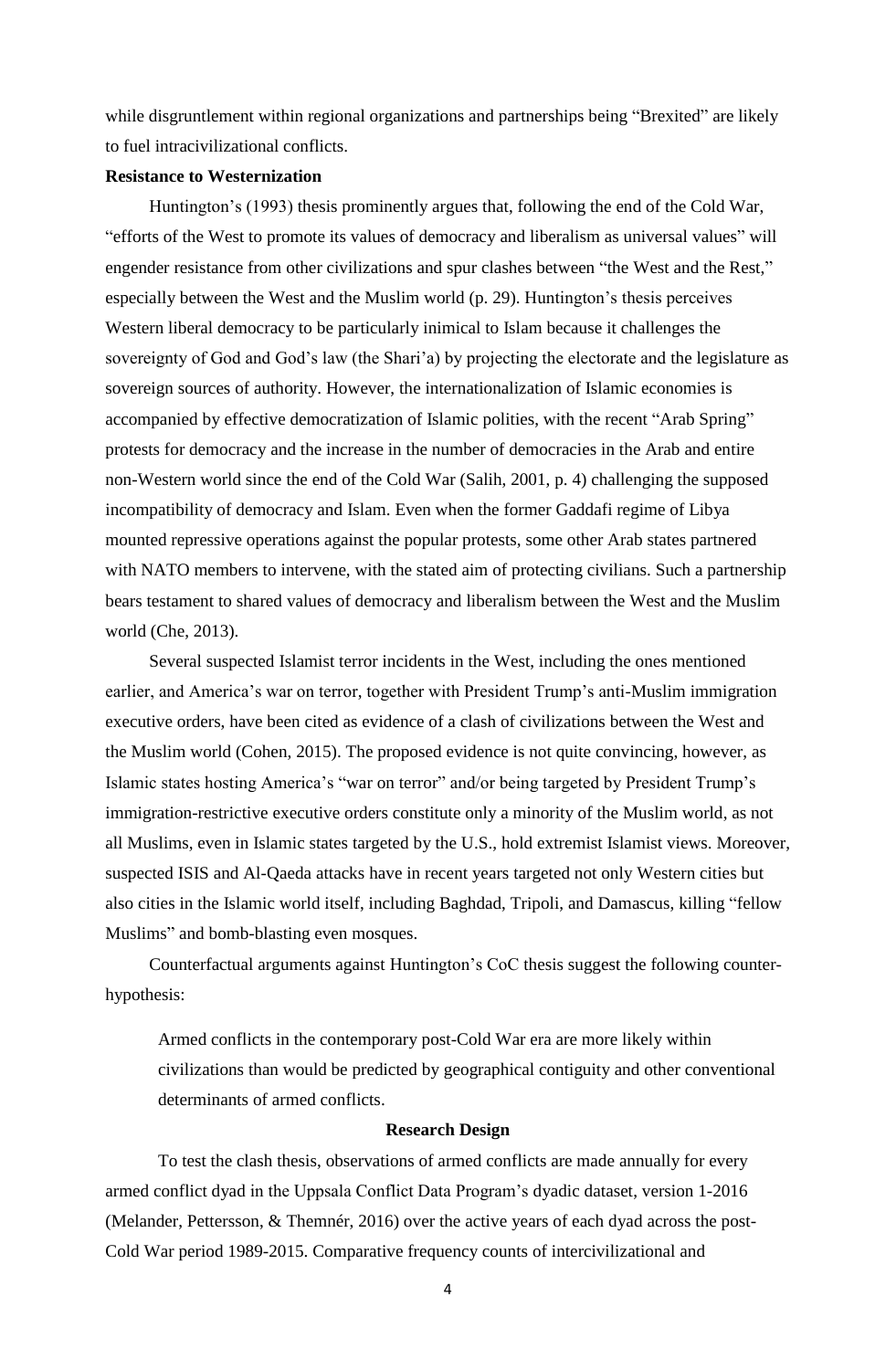intracivilizational conflict dyad-years are executed via the Chi-square crosstabs procedure on the Statistical Package for Social Sciences (SPSS) to find preliminary evidence for or against the clash thesis. To further evaluate the influence of civilizational identity difference on dyadic armed conflicts, this study uses logistic regression analysis controlling for traditional realist (geographic contiguity, military capability, and military support) and liberal (level of democracy) variables predicting armed conflict.

### **Dependent Variable**

 The dependent variable in this study (*CONFLICT*) is dichotomous and relates to the presence or absence of a dyadic armed conflict involving a state on the one side and another state or a non-state actor on the opposing side, and in which the use of armed force results in at least twenty-five (25) battle-related deaths in a calendar year. This understanding of armed conflict allows for a test of the clash thesis not only from interactions exclusively involving states as with most extant evaluations, but also from relationships involving non-state actors. The twenty-five (25) battle-related deaths threshold might imply an exclusion of several possible intercivilizational militarized disputes involving threats, displays, and uses of military force that do not result in twenty-five (25) deaths. However, it allows the clash thesis to be tested more closely on Huntington's own terms which forecast that, violent conflicts between "states and groups of different civilizations" are likely to be severe and to escalate "as other states and groups from these civilizations rally to the support of their 'kin countries'" (Huntington, 1996, p. 28; see also Russett, Oneal, & Cox, 2000, p. 591). Moreover, the relative scarcity of data on militarized disputes merely involving threats and displays of military force for the period under study, and for relationships involving non-state actors, makes it impossible to incorporate such disputes in this study.

 The Uppsala Conflict Data Program's (UCDP) dyadic dataset uses the twenty-five (25) battle-related deaths threshold and covers various types of armed conflicts (extra systemic, interstate, intrastate, and internationalized intrastate conflicts) in which at least one of the dyadic parties is a state. Thus, the UCDP dyadic dataset (version 1-2016) is used to code the dependent variable for all active years of each dyad across the post-Cold War period under study. Herein, the active interval of a conflict dyad starts from the year in which the dyad first recorded twentyfive (25) battle-related deaths and ends when it last recorded that threshold. Years outside the active interval but falling within the 1989-2015 post-Cold War scope of study, are excluded from the analysis. This is to ensure that the non-state actors included in the analysis were actually in existence for the dyad-years coded, assuring accuracy of the analysis. To illustrate, Senegal vs. Movement of Democratic Forces of Casamance (MFDC) with dyad ID 129 in the UCDP dyadic dataset was seen within the post-Cold War period to be active only from 1990 to 2011. Thus 1989 and the post-2011 years are not coded for this dyad and are excluded from analysis. If a dyad registered at least twenty-five (25) battle-related deaths in an active year, the dependent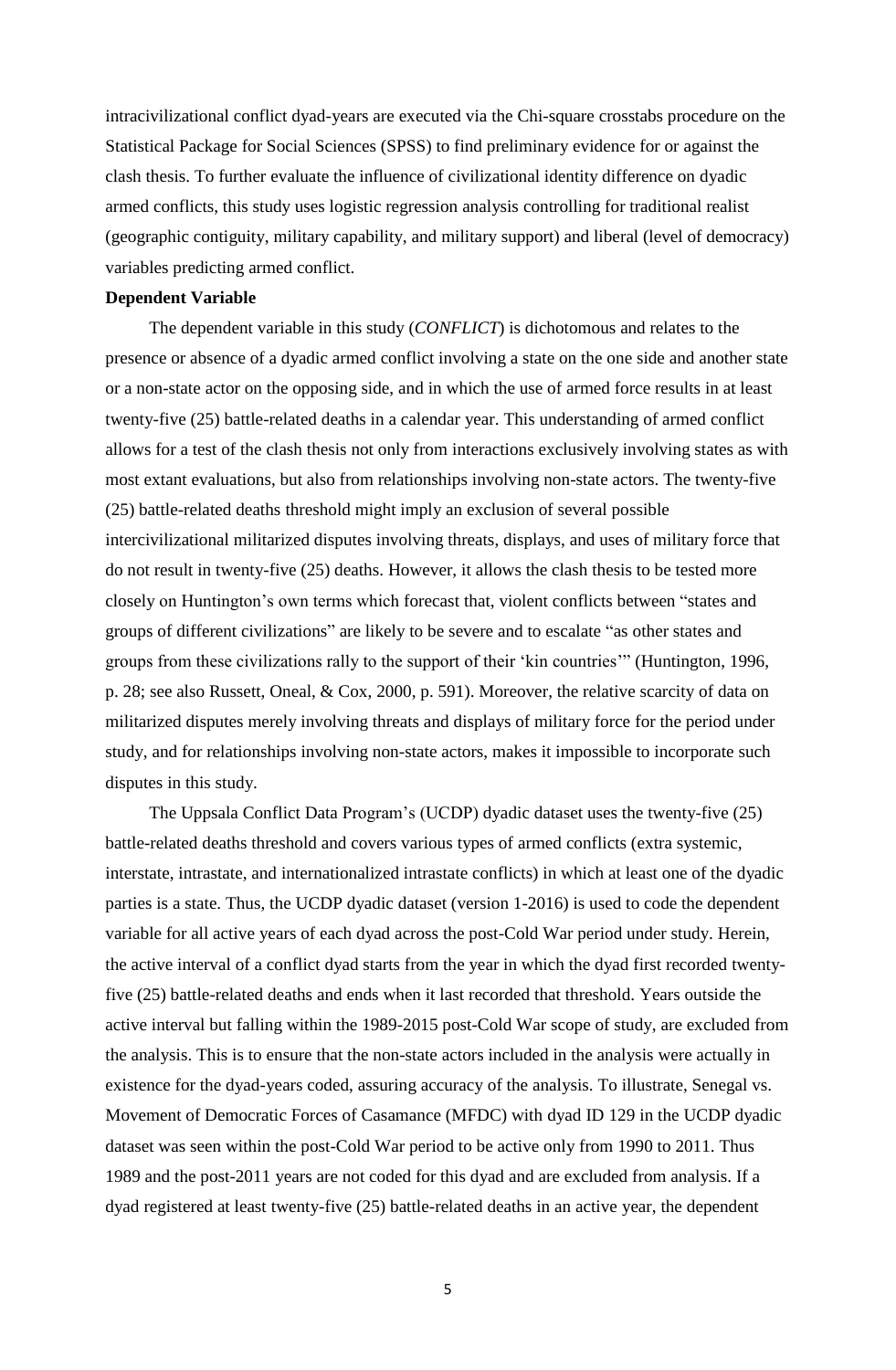variable, *CONFLICT*, is coded '1' to indicate the presence of armed conflict; if it did not, it is coded '0' to indicate an absence of armed conflict.

#### **Independent Variable**

 Difference, or the absence thereof, in the civilization identities of the component entities of the dyads in the UCDP dyadic dataset constitutes the predictor variable in this study. Civilization identity difference is measured in two ways, with the second measure allowing the study to test the robustness of empirical findings associated with the first measure. First, Huntington's (1996, pp. 45-48, Map 1.3) geographically bound conception and classification of major civilizations is used to identify the civilization membership of states and non-state actors, allowing for an evaluation of the clash thesis through Huntington's own lenses. To minimize the possibility of missing civilization identity data for states which do not fall under any of the civilizations identified by Huntington (e.g., Israel and Jamaica), the Huntington-based measure of civilization difference (*CIVDIF*) draws on Henderson and Tucker (2001) as a complementary data source. Henderson and Tucker (2001, p. 325) list such states under a residual civilization category known as "Other."

 Under the *CIVDIF* measure, the civilization identities of armed groups in extra systemic, intrastate, and internationalized intrastate conflict dyads are generally considered in this study to be the same as the identities of the countries within which they are located, given Huntington's geographically bound conception of civilizations. The UCDP Actor Dataset (version 2.2-2016) compiled and updated by Pettersson (2014) is used to determine the country location of non-state actors per conflict dyad in the UCDP dyadic dataset. *CIVDIF* is coded '1' for all active dyadyears wherein the rival entities in the dyad belong to different civilizations, and '0' where the dyadic entities belong to the same civilization.

 However, the *CIVDIF* measure, though ensuring that the clash thesis is tested as closely as possible on Huntington's own terms, predisposes most conflict dyads to being coded as intracivilizational since a majority of post-Cold War conflicts are intrastate conflicts. More critically, coding intrastate conflict dyads as intracivilizational dyads potentially disregards the influence of core cultural identity disputes in some intrastate and internationalized intrastate conflicts. Component entities of some intrastate and internationalized intrastate conflict dyads do not perceive each other as sharing the same cultural identity, irrespective of Huntington's geographically bound conception and classification of civilizations.

 Examples of intrastate conflict dyads coded under *CIVDIF* as intracivilizational but characterized by perceived core cultural identity differences and disputes include: Algeria vs. Islamic Salvation Army (UCDP Dyad ID 1); Algeria vs. Armed Islamic Group (ID 3); Egypt vs. Al-Gama'a Al-Islamiyya (ID 241); Afghanistan vs. Taliban (ID 327); Afghanistan vs. Hezb-i-Islami (ID 412); (Pakistan vs. Mohajir Quami Movement (ID 340); Iraq vs. Al-Mahdi Army (ID 442); Iraq vs. Ansar Al-Islam (ID 443); Iraq vs. IS (ID 448); Nigeria vs. Boko Haram (ID 793); and Syria vs. IS (ID 14620). While all of the listed dyads are coded under *CIVDIF* as (Islamic)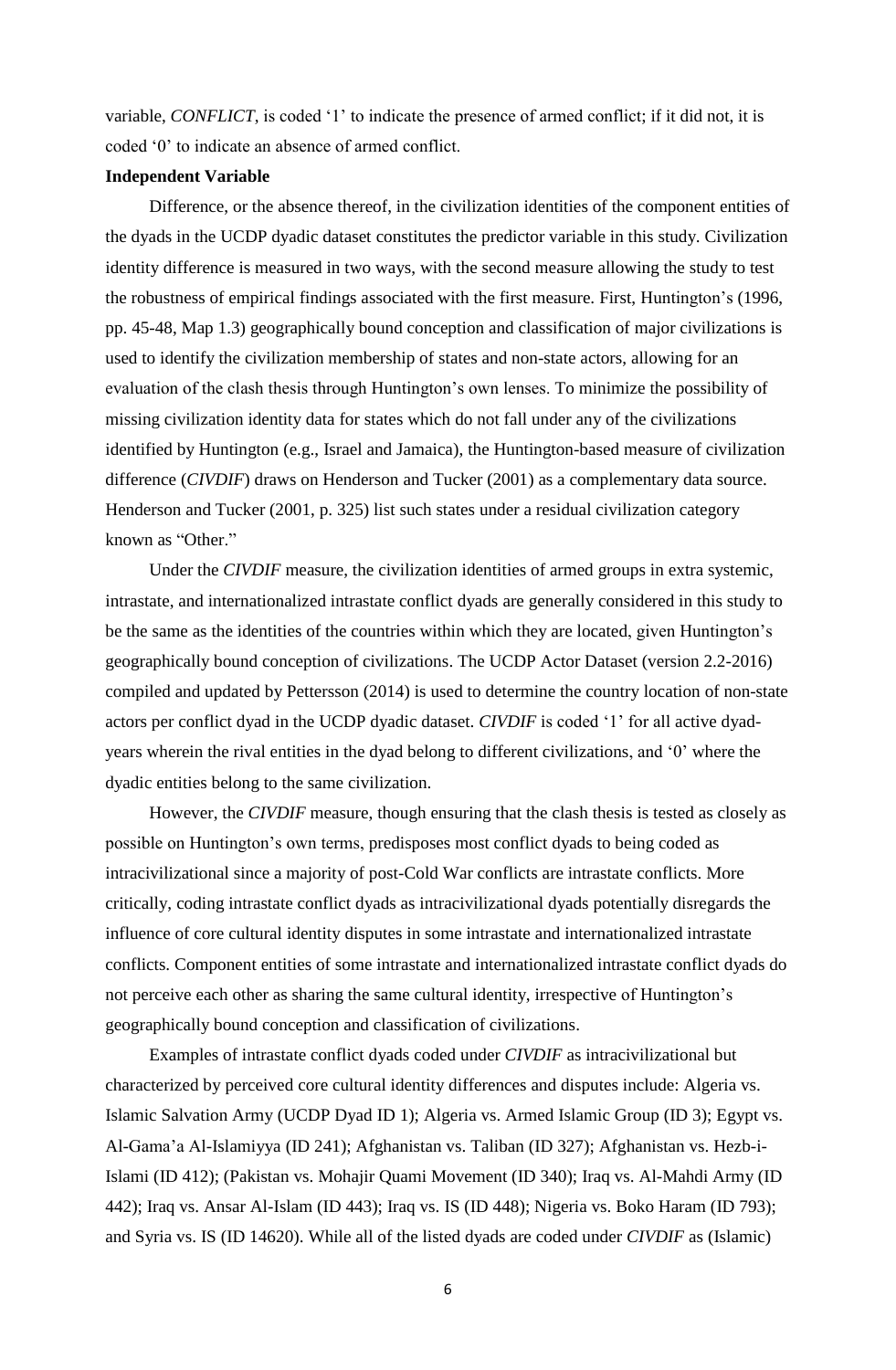intracivilizational dyads, the sub-state groups in the dyads actually perceive(d) and project(ed) the governments of their dyadic adversaries as being "Western" and secular since those governments usually align with and are supported by Western powers, particularly the USA. On the other hand, the government sides in the listed dyads perceive(d) and project(ed) their dyadic adversaries as extremists on diversity-intolerant "jihadist" missions.

 Because some intrastate and internationalized intrastate conflict dyads might be characterized by core cultural identity differences and disputes, regardless of Huntington's classification of civilizations, core cultural identity (*CORECUL*) is constructed as a second measure of the independent variable to test the robustness of empirical findings associated with the *CIVDIF* measure. Drawing mainly on Cunningham, Gleditsch, and Salehyan's (2013) Non-State Actors in Armed Conflict (NSA) Dataset, which provides detailed information and narratives on civil and internationalized civil conflict dyads in the UCDP dyadic dataset, *CORECUL* is coded '1' if at least one dyadic side perceived and projected the other as being culturally different, with cultural identity being a fault line in the dyad, and '0' otherwise. This coding operationalization is based on the "weak link" assumption, which asserts that the belligerent character of dyadic interactions is often determined by the side with fewer constraints (Oneal & Russett, 1997; also cited in Chiozza, 2002, p. 722). In this context, the less constrained side is expected to be the one that projects itself as being culturally different (e.g., Islamic Salvation Army in Algeria, Taliban in Afghanistan, Al-Mahdi Army in Iraq, and Boko Haram in Nigeria) from the other dyadic side, with a motivation to militarily challenge the other side. **Control Variables**

 Three realism-based variables (geographical contiguity, national capacity, and third-party military support) and one liberalism-based factor (level of democracy) that are among key conventional determinants of armed conflict are added to the baseline regression models.

 First, given that civilizations are geographically bound in Huntington's conception and that most conflicts are between contiguous actors, the empirical evaluation of the clash thesis controls for geographical contiguity between the component entities of each dyad. Geographical contiguity provides a potential for members of a dyad to reach each other with military force. Moreover, contiguous actors are likely to have the most reasons to fight, including over territorial control, natural resources, political power, secessionist and irredentist nationalism, and so forth. Thus, geographical contiguity provides both the opportunity and incentives to fight. The study draws mainly on the Correlates of War (COW) project's territorial contiguity data (Stinnett, Tir, Schafer, Diehl, & Gochmanet, 2002) and on state–rebel conflict dyad narratives in Cunningham, Gleditsch, and Salehyan's (2013) NSA dataset to gauge geographical contiguity (*GEOCON*). *GEOCON* is coded '1' if both dyadic entities are directly contiguous, with one being a component part of the other (as in most civil conflict dyads) or with both entities sharing a land and/or sea border, and '0' otherwise.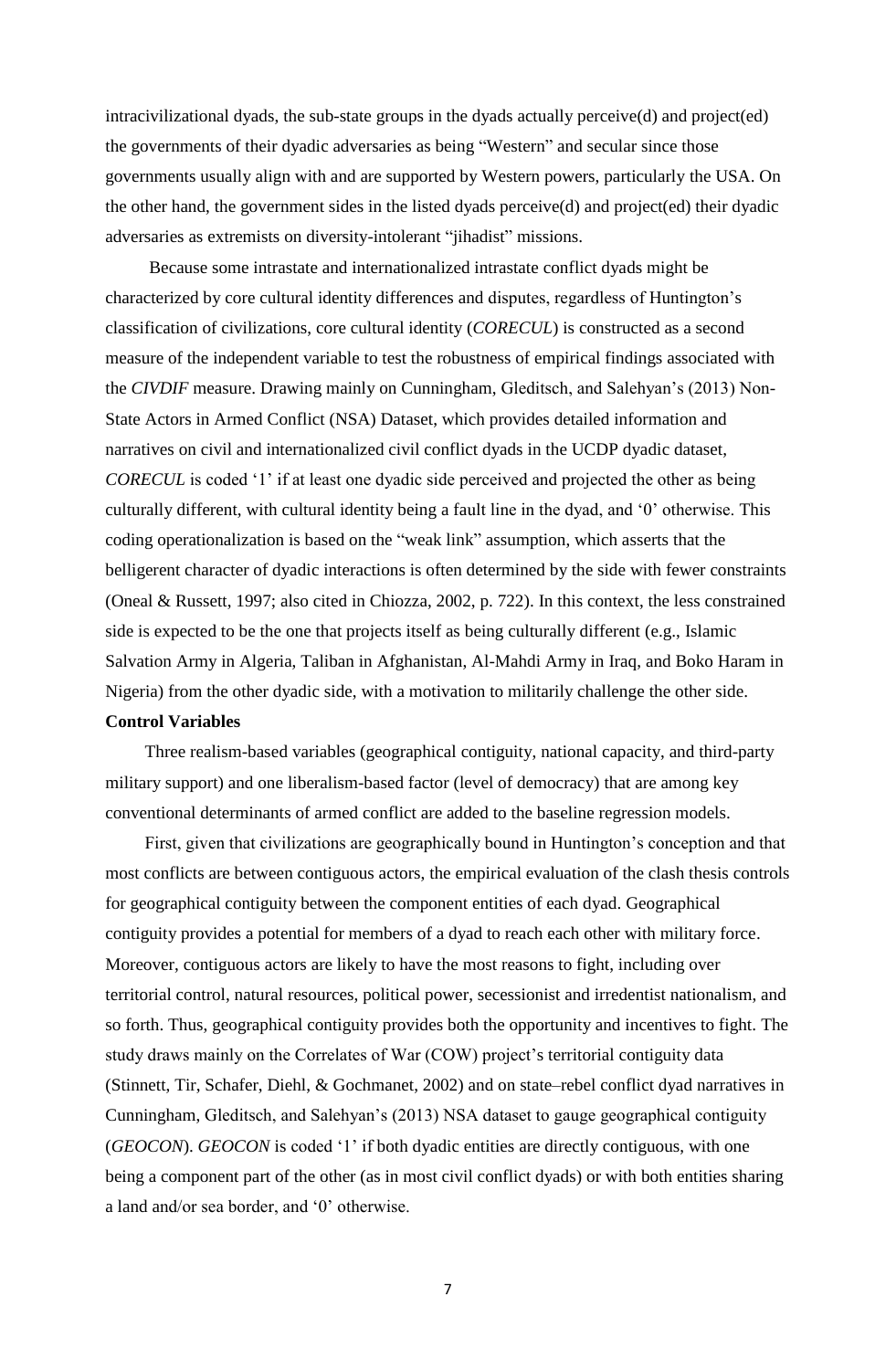Second, because the national material (including military) capacities of states to exercise and resist pressure or influence in relations with other states and non-state actors may increase incentives and opportunities for armed conflicts, this study controls for national capacities in all post-Cold War conflict dyad-years. The COW project's index of national material capabilities, version 5.0 (Greig & Enterline, 2017)—which uses diverse (demographic, industrial, and military) component indicators—is employed to gauge national capacity, *NACAPH*, with higher values expected to correlate with greater armed conflict propensity. For dyads exclusively composed of states (interstate dyads), the greater of the two states' *NACAP<sup>H</sup>* values is used. This is consistent with the aforementioned "weak link" assumption in conflict studies. In terms of the reasoning linking national capacity and armed conflict, the state expected to be less constrained is the state with a higher *NACAP<sup>H</sup>* value.

 The third control variable reflects the realist expectation that, third party military support to at least one side in a dyad is likely to boost motivation and opportunities for armed conflict, irrespective of the civilizational character of the dyad. Third party military support is added to the baseline regression models using the variable name *MILSUP* which equals '1' if one or both members of a dyad had military support from other states and/or non-state actors, and '0' if neither dyadic side had military support. Observations for the presence or absence of third-party military support in the dyad were made from the UCDP dyadic dataset itself and Cunningham, Gleditsch, and Salehyan's (2009) Non-State Actor Data (version 3.4) which draws on the UCDP to expand information on non-state actors involved in civil conflicts, including information about external support to armed groups.

 Under liberalism, democracy is seen to enjoy an almost unrivalled, though not undisputed, peace-inducing effect arising from its institutional and cultural constraints on state leaders (Russett, 1995). Accordingly, it is to be expected that, regardless of the civilizational identities of their component entities, dyads with higher levels of democracy would be less prone to armed conflicts than dyads with lower levels of democracy. This study uses *Polity IV* data, v.2015 (Marshall, Gurr, & Jaggers, 2016) to code level of democracy, *DEMOCRACYL*, in contemporary conflict dyad-years. Based on three component indicators of the political character of regimes (popular participation, openness of executive recruitment, and executive constraints), the composite *Polity* index measures democracy on a 21-point scale ranging from -10 (most autocratic) to  $+10$  (most democratic). Owing to the absence of data measuring democracy in nonstate actors, *DEMOCRACY<sup>L</sup>* scores for all dyad-years in this study are derived exclusively from those of state members of every dyad. The democratic character of dyads exclusively composed of states (interstate dyads) is measured by the lesser of the two states' polity scores as the state with the lower score constitutes the 'weak link' in the dyad, with fewer constraints on its foreign policy.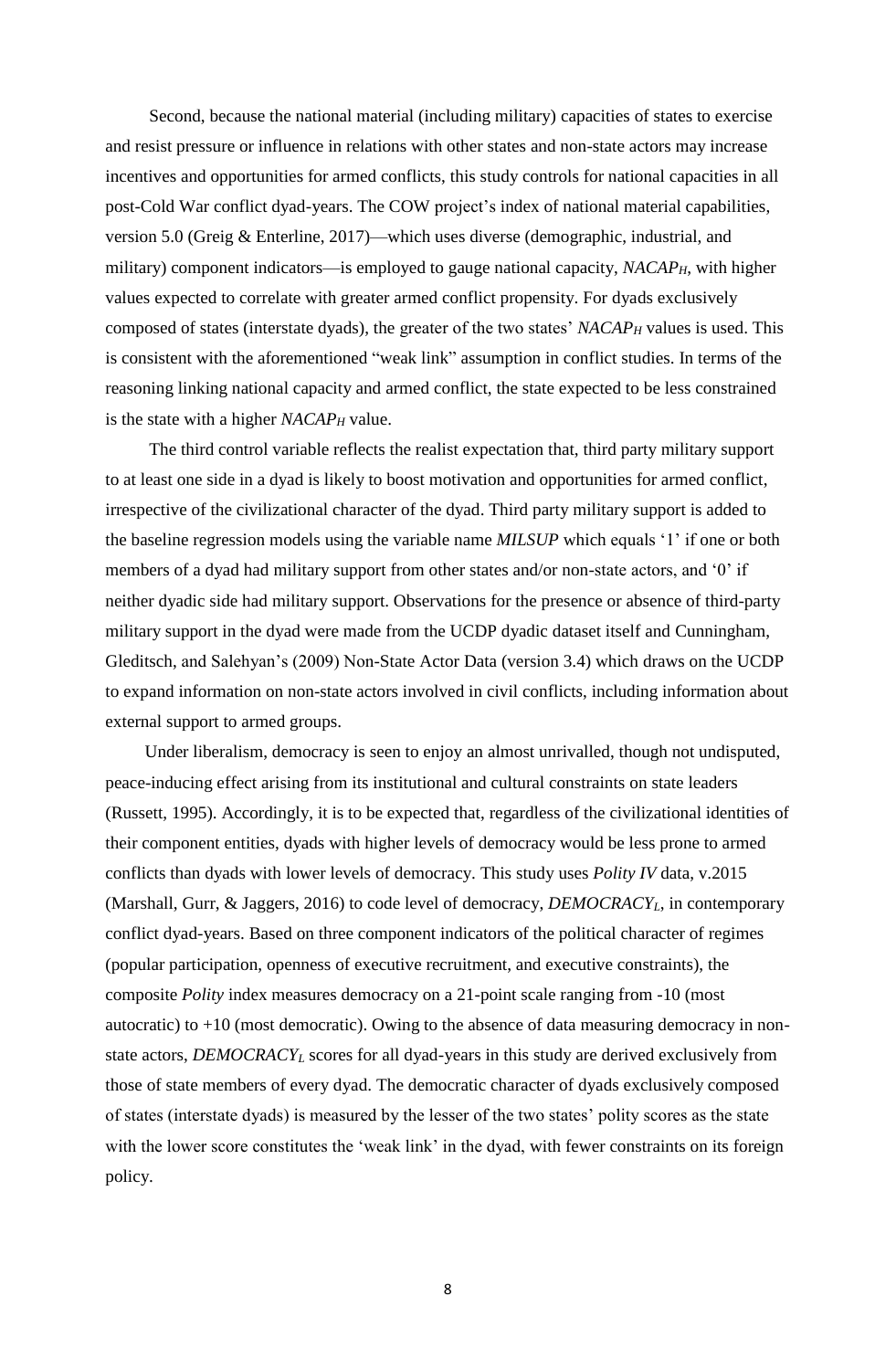## **Statistical Outputs**

Preliminary descriptive statistical analysis involving comparative frequency counts of dyadic conflicts within and between civilizations via the Chi-square crosstabs procedure on SPSS reveal evidence that contradicts Huntington's clash thesis and supports the counterhypothesis stated earlier. As reported in Table 1, of all the dyad-years coded ( $N = 1765$ ), 1378 were plagued by armed conflicts. The proportion of intracivilizational dyad-years that witnessed armed conflicts (1283; that is, 93.1 percent of 1378) was considerably greater than the number of intercivilizational dyad-years that experienced armed conflicts (95; 6.9 percent) using Huntington's geographically bound operationalization of civilization difference (*CIVDIF*). When the independent variable was coded in terms of the presence or absence of core cultural differences within dyads irrespective of geographical (non)contiguity (*CORECUL*), more intercivilizational dyad-years were observed to have witnessed armed conflicts (828, that is, 60.1 percent of 1378), relative to intracivilizational ones (550; 39.9 percent), as reported in Table 2.

#### Table 1

*Observed frequencies of UCDP dyadic conflicts within and between civilizations (1989 – 2015), based on the* CIVDIF *measure of civilizational difference*

|               |                                                          |                   |                                | <b>CONFLICT</b>                  |        |
|---------------|----------------------------------------------------------|-------------------|--------------------------------|----------------------------------|--------|
|               |                                                          |                   | 0 Absence of<br>armed conflict | 1 Incidence of<br>armed conflict |        |
|               | 0 Side A and Side B belong<br>to the same civilization   | Count             | 348                            | 1283                             | 1631   |
|               |                                                          | % within CIVDIF   | 21.3%                          | 78.7%                            | 100.0% |
|               |                                                          | % within CONFLICT | 89.9%                          | 93.1%                            | 92.4%  |
| <b>CIVDIF</b> |                                                          | % of Total        | 19.7%                          | 72.7%                            | 92.4%  |
|               | 1 Side A and Side B belong<br>to different civilizations | Count             | 39                             | 95                               | 134    |
|               |                                                          | % within CIVDIF   | 29.1%                          | 70.9%                            | 100.0% |
|               |                                                          | % within CONFLICT | 10.1%                          | 6.9%                             | 7.6%   |
|               |                                                          | % of Total        | 2.2%                           | 5.4%                             | 7.6%   |
|               |                                                          | Count             | 387                            | 1378                             | 1765   |
| Total         |                                                          | % within CIVDIF   | 21.9%                          | 78.1%                            | 100.0% |
|               |                                                          | % within CONFLICT | 100.0%                         | 100.0%                           | 100.0% |
|               |                                                          | % of Total        | 21.9%                          | 78.1%                            | 100.0% |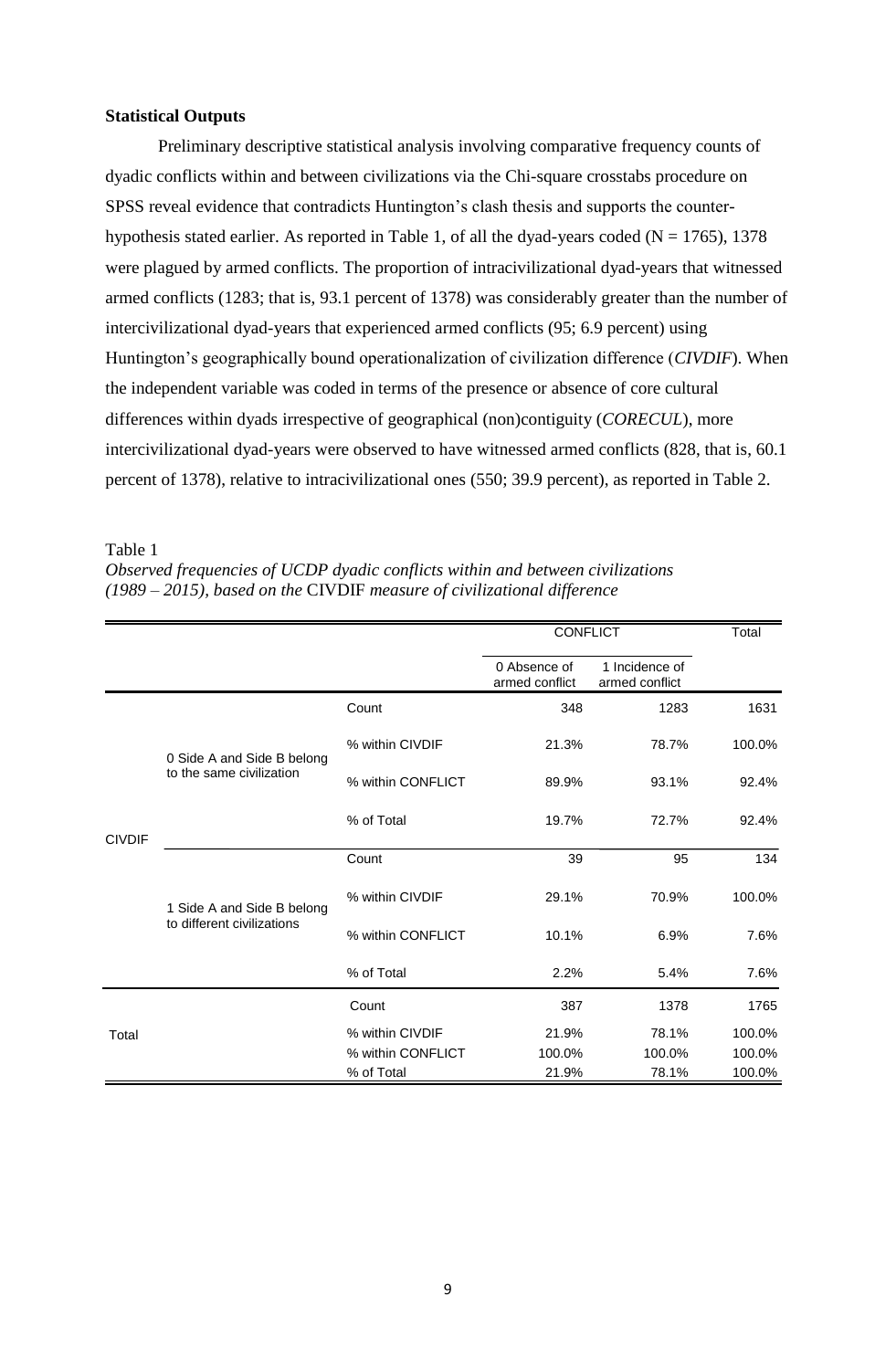| Observed frequencies of UCDP dyadic conflicts within and between civilizations |  |
|--------------------------------------------------------------------------------|--|
| (1989 – 2015), based on the CORECUL measure of civilizational difference       |  |

|                |                                                                     |                   | <b>CONFLICT</b>                |                                  | Total  |
|----------------|---------------------------------------------------------------------|-------------------|--------------------------------|----------------------------------|--------|
|                |                                                                     |                   |                                |                                  |        |
|                |                                                                     |                   | 0 Absence of<br>armed conflict | 1 Incidence of<br>armed conflict |        |
|                |                                                                     | Count             | 135                            | 550                              | 685    |
|                | 0 absence of core cultural<br>dispute between side A and            | % within CORECUL  | 19.7%                          | 80.3%                            | 100.0% |
|                | side B                                                              | % within CONFLICT | 34.9%                          | 39.9%                            | 38.8%  |
| <b>CORECUL</b> | 1 Presence of core cultural<br>dispute between side A and<br>side B | % of Total        | 7.6%                           | 31.2%                            | 38.8%  |
|                |                                                                     | Count             | 252                            | 828                              | 1080   |
|                |                                                                     | % within CORECUL  | 23.3%                          | 76.7%                            | 100.0% |
|                |                                                                     | % within CONFLICT | 65.1%                          | 60.1%                            | 61.2%  |
|                |                                                                     | % of Total        | 14.3%                          | 46.9%                            | 61.2%  |
|                |                                                                     | Count             | 387                            | 1378                             | 1765   |
| Total          |                                                                     | % within CORECUL  | 21.9%                          | 78.1%                            | 100.0% |
|                |                                                                     | % within CONFLICT | 100.0%                         | 100.0%                           | 100.0% |
|                |                                                                     | % of Total        | 21.9%                          | 78.1%                            | 100.0% |

In terms of the distribution of intercivilizational conflicts over the post-Cold War period studied, frequency counts based on the *CIVDIF* measure of civilizational difference indicate that there were two intercivilizational dyad-year armed conflicts in 1989 and by 2015 the number had increased slightly to ten, while the number of intracivilizational conflicts dropped marginally from 58 in 1989, to 50 in 2015 (see Table 3). Frequency counts based on the *CORECUL* measure of civilizational difference reveal a similar pattern, with intercivilizational conflicts rising from 22 in 1989, to 46 in 2015, whereas intracivilizational conflicts dropped from 38 in 1989, to 14 in 2015 (see Table 3). While the comparative frequency counts of inter- and intracivilizational conflicts for the start (1989) and end (2015) years of the period studied might appear to suggest that intercivilizational conflicts have increased over time in line with Huntington's prediction, a closer observation of the entire period in-between 1989 and 2015 reveals volatility in the distribution of inter- and intracivilizational conflicts as graphically illustrated with line charts below Table 3.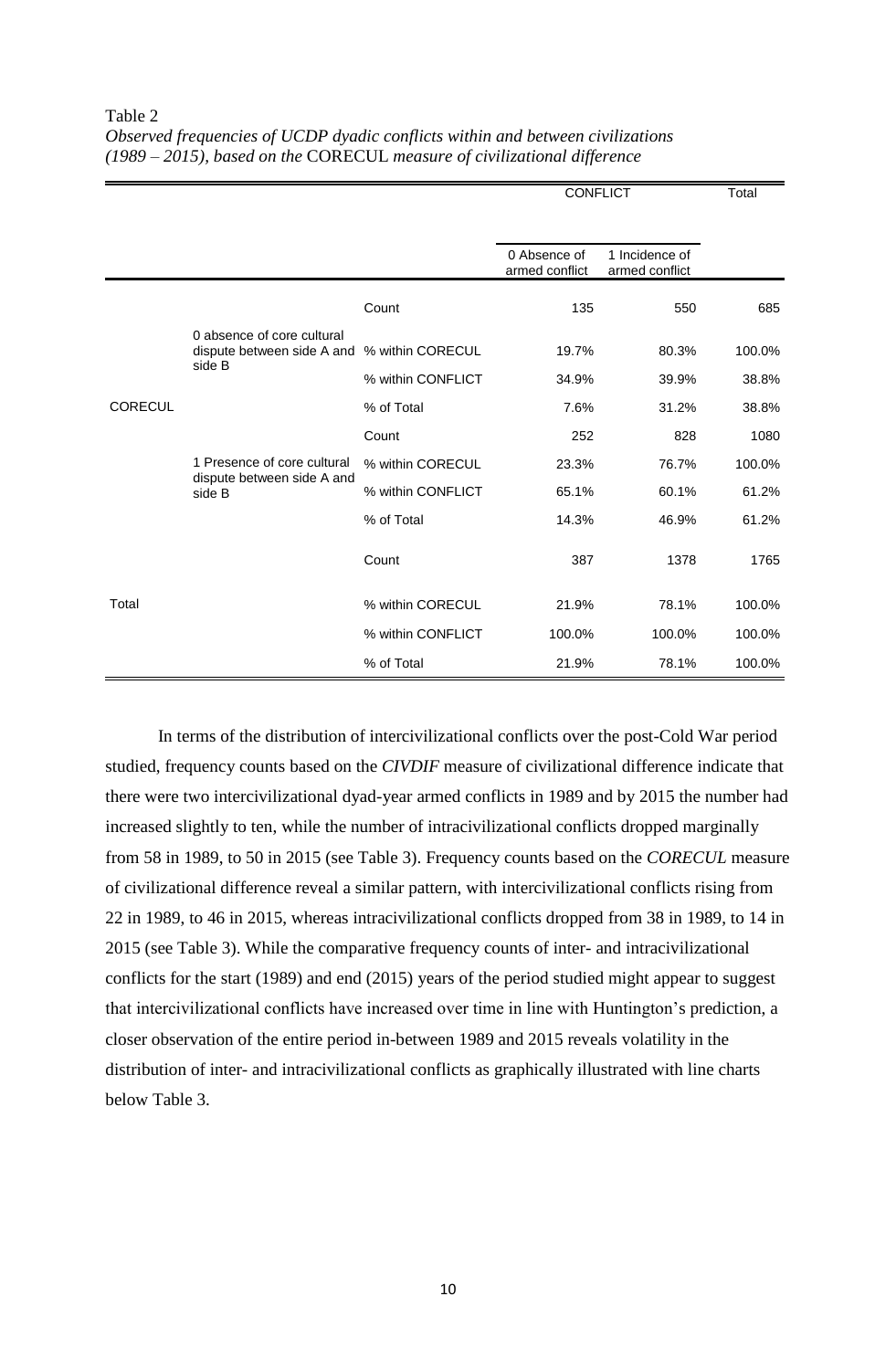| Dyad-        | Number of                  | Number of                  | Number of                  | Number of                  |
|--------------|----------------------------|----------------------------|----------------------------|----------------------------|
| Year         | <b>Intercivilizational</b> | <b>Intracivilizational</b> | <b>Intercivilizational</b> | <b>Intracivilizational</b> |
|              | <b>Conflicts based</b>     | <b>Conflicts based</b>     | <b>Conflicts based</b>     | <b>Conflicts based</b>     |
|              | on CIVDIF                  | on CIVDIF                  | on CORECUL                 | on CORECUL                 |
|              | <b>Measure of</b>          | <b>Measure of</b>          | <b>Measure of</b>          | <b>Measure of</b>          |
|              | <b>Civilizational</b>      | <b>Civilizational</b>      | <b>Civilizational</b>      | <b>Civilizational</b>      |
|              | <b>Difference</b>          | <b>Difference</b>          | <b>Difference</b>          | <b>Difference</b>          |
| 1989         | $\overline{2}$             | 58                         | 22                         | 38                         |
| 1990         | $\overline{2}$             | 63                         | 30                         | 35                         |
| 1991         | $\overline{4}$             | 63                         | 32                         | 35                         |
| 1992         | 5                          | 56                         | 35                         | 26                         |
| 1993         | $\overline{7}$             | 47                         | 31                         | 23                         |
| 1994         | $\overline{4}$             | 54                         | 37                         | 21                         |
| 1995         | $\mathbf{1}$               | 45                         | 31                         | 15                         |
| 1996         | $\overline{3}$             | 47                         | 29                         | 21                         |
| 1997         | $\overline{3}$             | 52                         | 26                         | 29                         |
| 1998         | $\overline{4}$             | 48                         | 23                         | 29                         |
| 1999         | $\overline{3}$             | 47                         | 25                         | 25                         |
| 2000         | $\overline{2}$             | 49                         | 28                         | 23                         |
| 2001         | $\overline{4}$             | 47                         | 31                         | 20                         |
| 2002         | $\overline{3}$             | 42                         | 25                         | 20                         |
| 2003         | $\overline{4}$             | 40                         | 26                         | 18                         |
| 2004         | $\overline{3}$             | 42                         | 28                         | 17                         |
| 2005         | $\overline{3}$             | 37                         | 27                         | 13                         |
| 2006         | $\mathfrak{Z}$             | 44                         | 31                         | 16                         |
| 2007         | $\overline{2}$             | 42                         | 32                         | 12                         |
| 2008         | $\overline{4}$             | 44                         | 33                         | 15                         |
| 2009         | $\overline{3}$             | 44                         | 32                         | 15                         |
| 2010         | $\mathbf{1}$               | 39                         | 27                         | 13                         |
| 2011         | $\overline{3}$             | 49                         | 34                         | 18                         |
| 2012         | 5                          | 37                         | 33                         | 9                          |
| 2013         | $\overline{2}$             | 48                         | 35                         | 15                         |
| 2014         | 5                          | 49                         | 39                         | 15                         |
| 2015         | 10                         | 50                         | 46                         | 14                         |
| <b>Total</b> | 95                         | 1283                       | 828                        | 550                        |

*Distribution of UCDP Dyadic Armed Conflicts over the Post-Cold War Period, 1989 – 2015*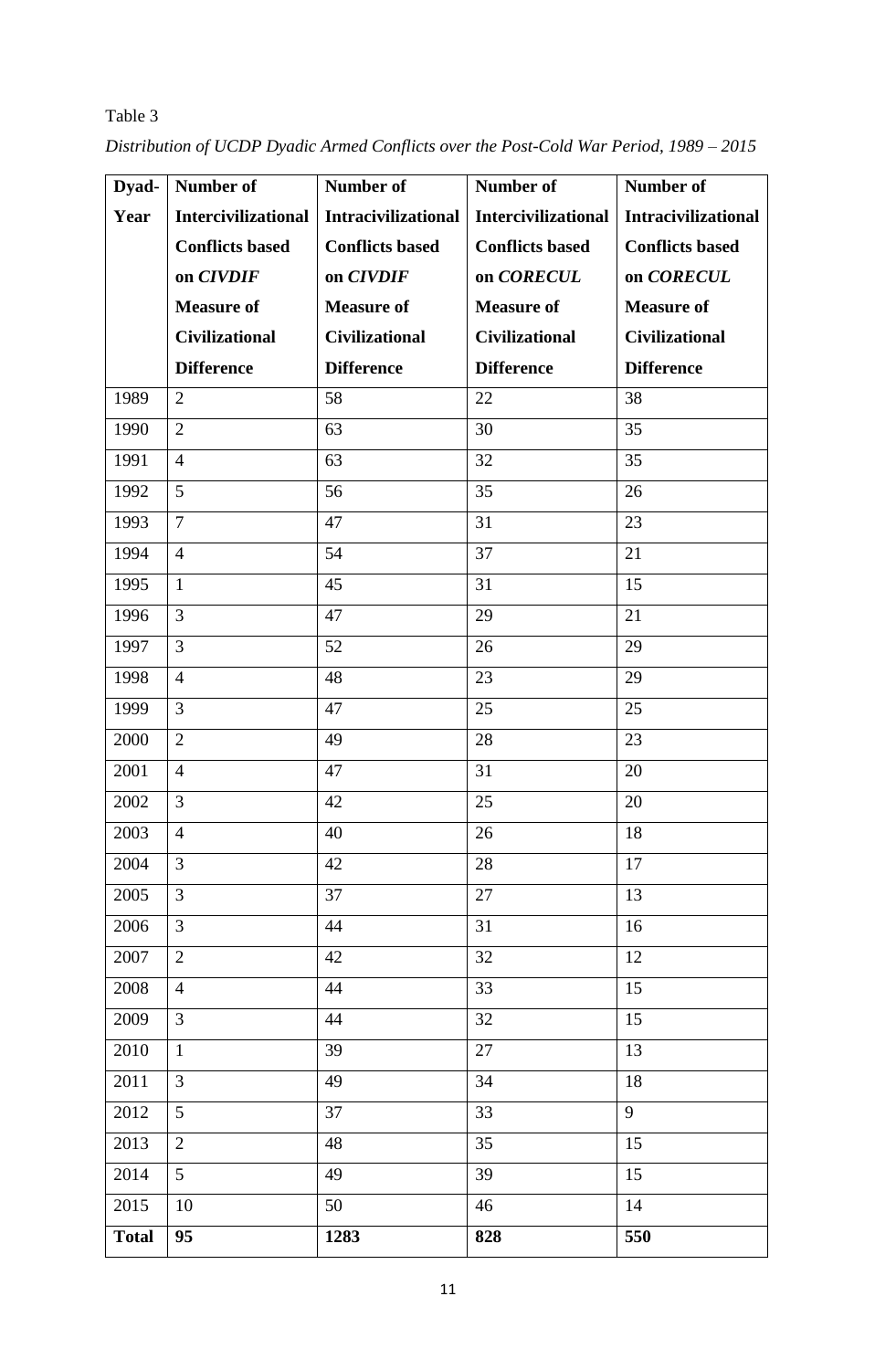*Figure 1*. Illustration of volatility in the distribution of UCDP armed conflicts from 1989 to 2015, based on the *CIVDIF* measure of civilizational difference.



*Figure 2.* Illustration of volatility in the distribution of UCDP armed Conflicts from 1989 to 2015, based on the CORECUL measure of civilizational difference



 As illustrated in Figure 1, observations based on the *CIVDIF* measure of civilizational difference indicate dips in the number of intercivilizational dyad-year conflicts over the periods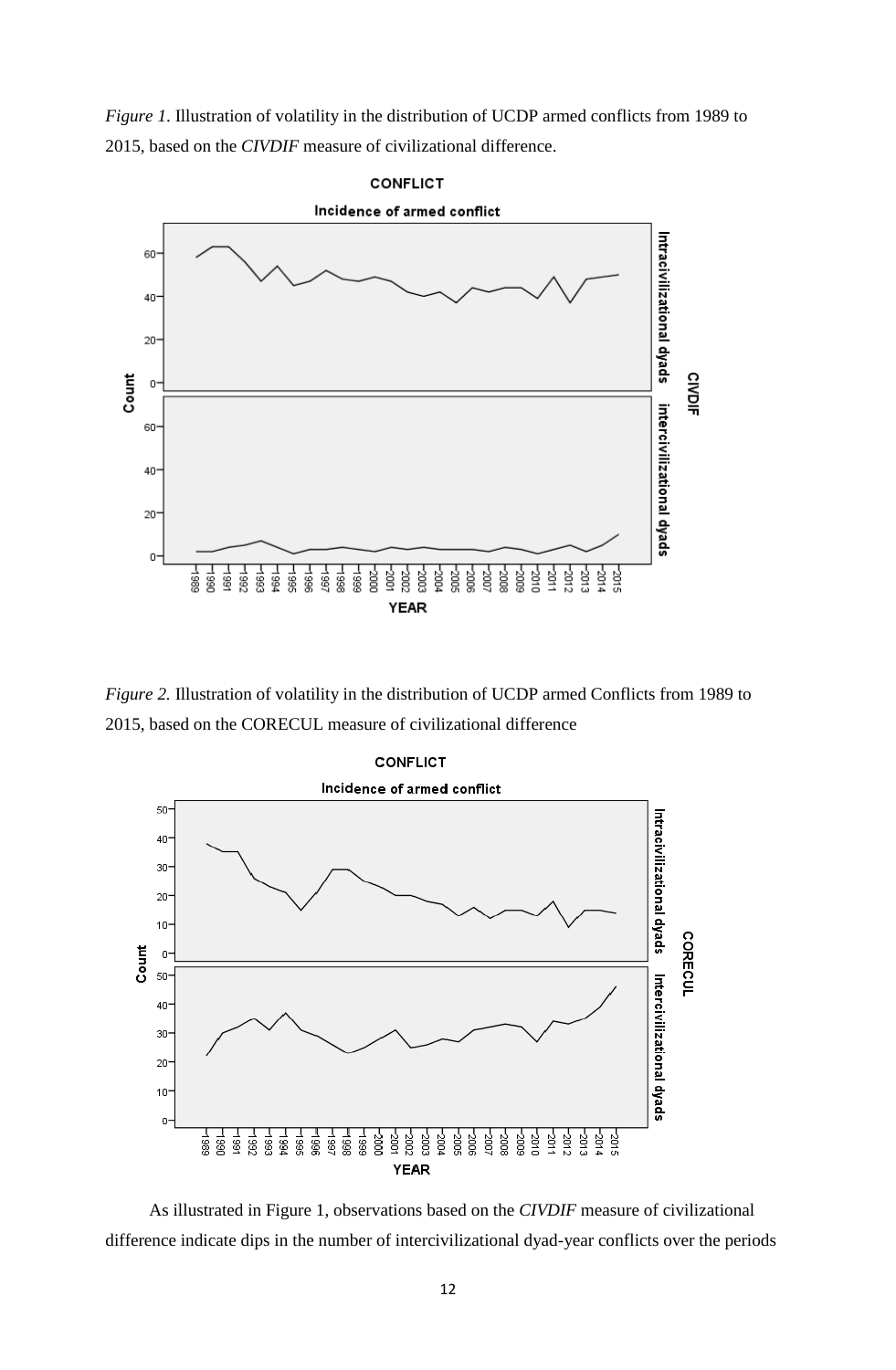1993-1995, 1998-2000, 2003-2004, 2006-2007, 2008-2010, and 2012-2013. Rather than a steady decrease in the number of intracivilizational dyad-year conflicts as anticipated by the clash thesis, observations reveal surges over the periods 1989-1990, 1993-1994, 1995-1997, 1999- 2000, 2003-2004, 2005-2006, 2007-2008, 2010-2011, and 2012-2015. Volatility in the numbers of intercivilizational and intracivilizational conflicts become even more pronounced when the *CORECUL* measure of civilizational difference is used (Figure 2).

 Chi-square tests for independence or relatedness between civilization difference and armed conflicts in Table 4 (based on the *CIVDIF* measure of civilizational difference) below suggest a statistically significant relationship as the "continuity correction" value (3.92) rectifying an overestimation of the Pearson Chi-square value for a 2 by 2 crosstabulation has a significance level (0.048) that is approximately equal to the commonly-used alpha value for statistical significance (0.05). Civilization difference appears to be negatively related to armed conflict propensity, with dyads composed of entities belonging to different civilizations being less likely to engage in armed conflicts than dyads composed of entities belonging to the same civilization. However, using the *CORECUL* measure of civilizational difference, Chi-square tests revealed no statistically significant relationship between civilizational difference and armed conflict propensity,  $p > 0.05$  (see Table 5), suggesting yet again lack of empirical support for Huntington's positive correlation between civilization difference and increased conflict likelihood.

### Table 4

*Chi-square tests for relatedness between civilization difference and incidence of armed conflict, based on the CIVDIF measure of civilization difference*

|                                    | Value           | df | Asymp. Sig. | Exact Sig.  | Exact Sig.  |
|------------------------------------|-----------------|----|-------------|-------------|-------------|
|                                    |                 |    | $(2-sided)$ | $(2-sided)$ | $(1-sided)$ |
| Pearson Chi-square                 | $4.365^{\rm a}$ |    | .037        |             |             |
| Continuity Correction <sup>b</sup> | 3.923           |    | .048        |             |             |
| Likelihood Ratio                   | 4.099           | 1  | .043        |             |             |
| <b>Fisher's Exact Test</b>         |                 |    |             | .039        | .026        |
| Linear-by-Linear                   | 4.362           | 1  | .037        |             |             |
| Association                        |                 |    |             |             |             |
| N of Valid Cases                   | 1765            |    |             |             |             |

a. 0 cells (.0%) have expected count less than 5. The minimum expected count is 29.38.

b. Computed only for a 2x2 table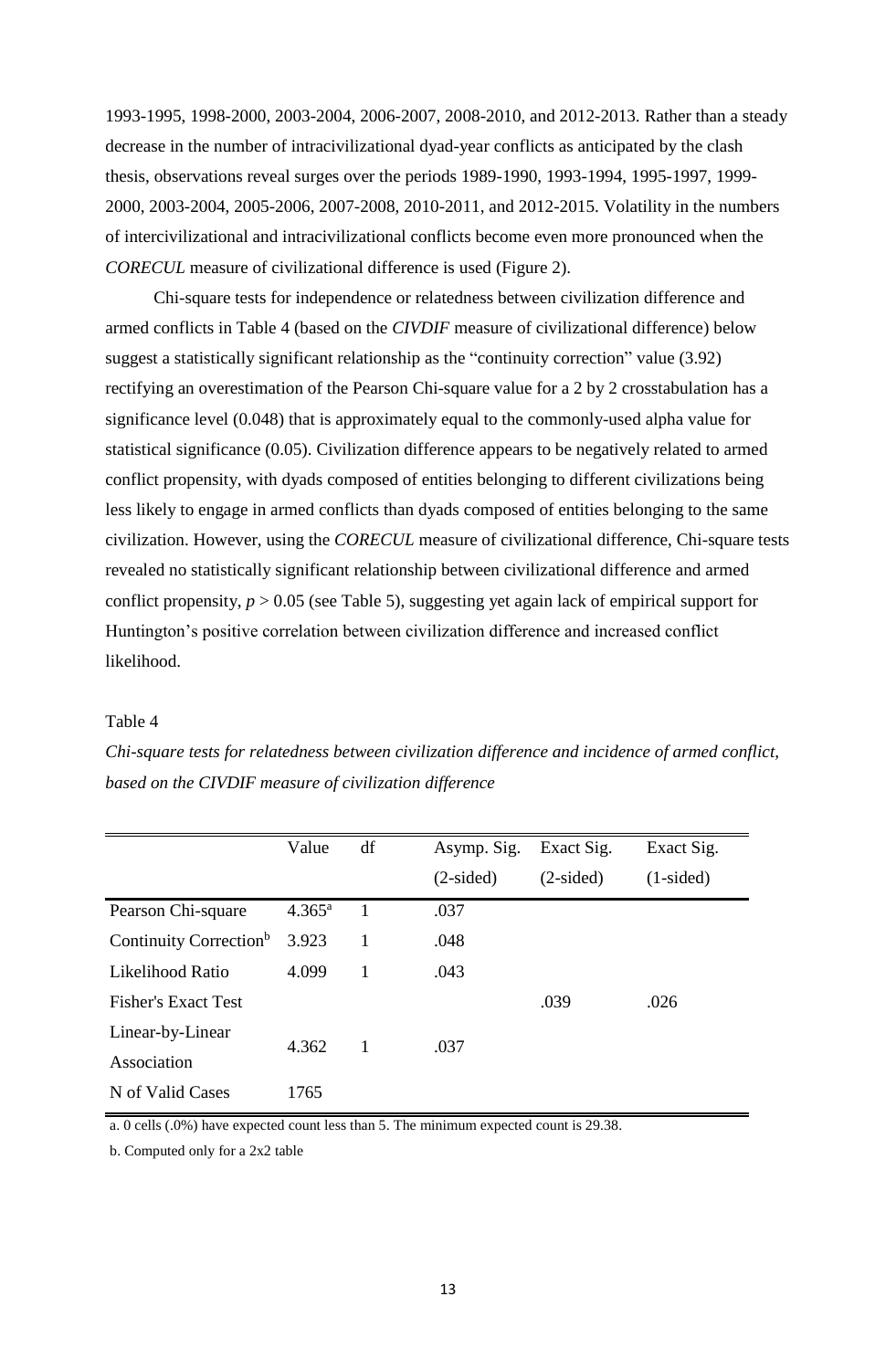|                                    | Value       | df | Asymp. Sig. | Exact Sig.  | Exact Sig.  |
|------------------------------------|-------------|----|-------------|-------------|-------------|
|                                    |             |    | $(2-sided)$ | $(2-sided)$ | $(1-sided)$ |
| Pearson Chi-Square                 | $3.218^{a}$ | 1  | .073        |             |             |
| Continuity Correction <sup>b</sup> | 3.010       | 1  | .083        |             |             |
| Likelihood Ratio                   | 3.250       | 1  | .071        |             |             |
| <b>Fisher's Exact Test</b>         |             |    |             | .077        | .041        |
| Linear-by-Linear                   | 3.216       | 1  | .073        |             |             |
| Association                        |             |    |             |             |             |
| N of Valid Cases                   | 1765        |    |             |             |             |

*Chi-square tests for relatedness between civilization difference and incidence of armed conflict, based on the CORECUL measure of civilization difference*

a. 0 cells (.0%) have expected count less than 5. The minimum expected count is 150.20.

b. Computed only for a 2x2 table

Nonetheless, simple bivariate statistics cannot be relied upon for conclusive remarks regarding the effect of civilization difference on armed conflicts. Non-multivariate test models controlling for potential realist and liberal conflict-mitigating factors are imperative. Thus, two logistic regression models incorporating four control variables each (geographical contiguity, national capacity, military support, and level of democracy) were used to verify the influence of civilizational difference on armed conflict. The first logistic regression model (Model 1) adopted Huntington's geographically bound operationalization of civilizations (*CIVDIF*) to ensure a test of the clash thesis on its own terms. The second model (Model 2) checked the robustness of findings in Model 1 by adopting a non-geographically bound operationalization of civilizations which measures civilizational similarity within a dyad, or the absence thereof, in terms of whether at least one dyadic side perceives the other as sharing the same core cultural identity (*CORECUL*).

As shown in Table 6, Model 1 was statistically significant,  $\chi^2$  (5, N = 1765) = 80.403,  $p < 0.05$ , indicating that the model was able to distinguish between dyad-years that experienced armed conflicts and those that did not.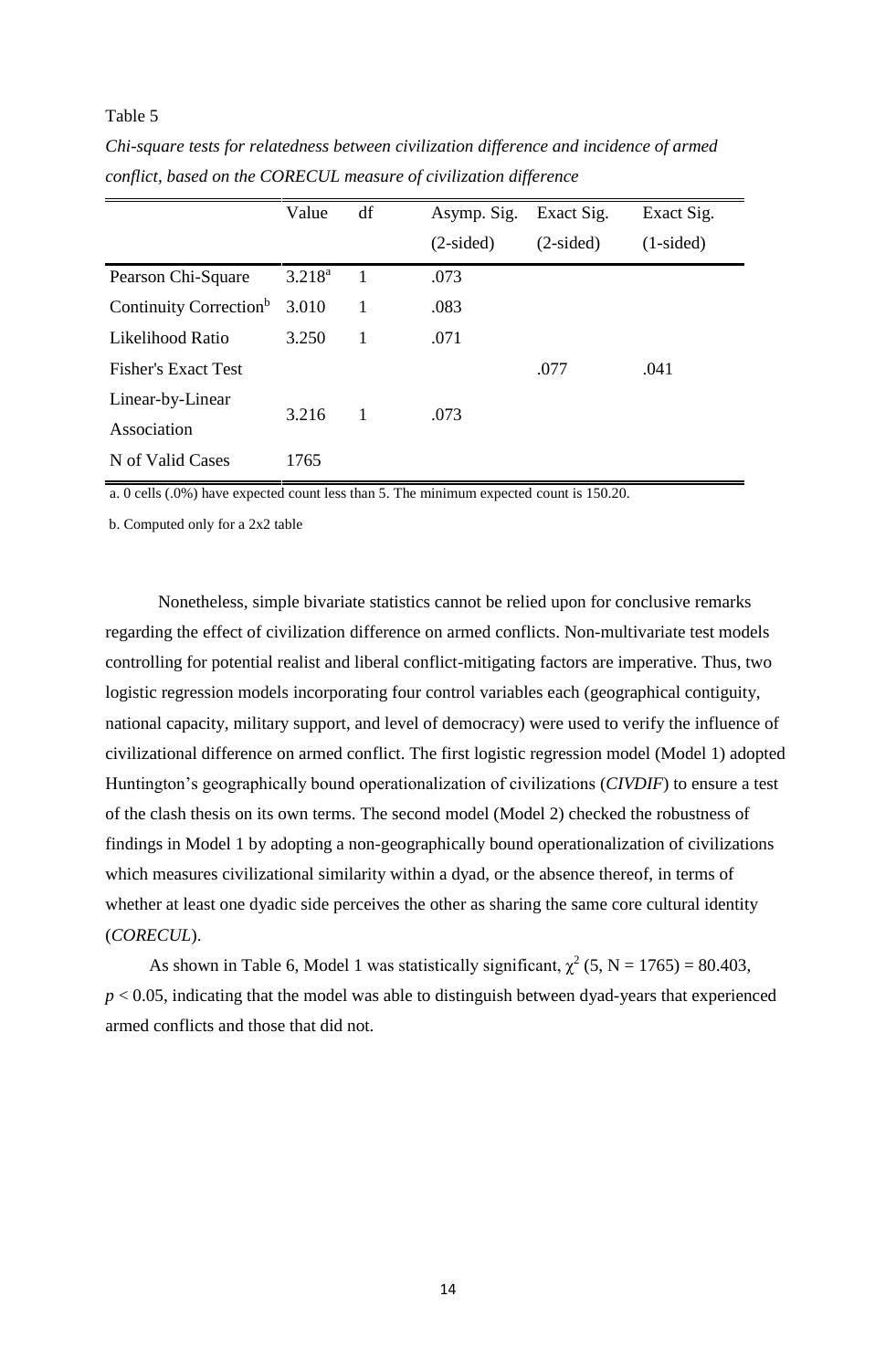Table 6

|                     | $Chi-$       |    |      |
|---------------------|--------------|----|------|
|                     | square       | df | Sig. |
| Step                | 80.403       | 5  | .000 |
| Step 1 Block 80.403 |              | 5  | .000 |
|                     | Model 80.403 | 5  | .000 |

*Omnibus Tests of Model 1 Coefficients*

*Model 1 Logit Analysis Predicting UCDP Dyadic Armed Conflicts, 1989 – 2015*

| <b>Variables</b> |                          | в       | Wald  | р    | <b>Odds Ratio</b> |       | 95% C.I. for Odds Ratio |
|------------------|--------------------------|---------|-------|------|-------------------|-------|-------------------------|
|                  |                          |         |       |      |                   | Lower | <b>Upper</b>            |
| <b>CIVDIF</b>    |                          | $-.720$ | 8.491 | .004 | .487              | .300  | .790                    |
|                  | <b>GEOCON</b>            | .396    | 3.484 | .062 | 1.485             | .980  | 2.251                   |
|                  | <b>NACAP<sub>H</sub></b> | 8.687   | 7.089 | .008 | 5927.498          | 9.899 | 3549281.965             |
|                  | <b>DEMOCRACY</b> L       | $-.001$ | .010  | .921 | .999              | .977  | 1.021                   |
|                  | <b>MILSUP</b>            | 20.308  | .000  | .996 | 660020751.955     | .000  |                         |
|                  | Constant                 | .617    | 9.344 | .002 | 1.853             |       |                         |

Table 7 reports the contribution of each variable in regression Model 1 towards predicting armed conflicts among states and between states and non-state actors in the UCDP's dyadic dataset. Civilizational difference (*CIVDIF*) makes the largest unique contribution while third party military support (*MILSUP*) makes the least unique contribution per the Wald test (see column labelled Wald). Only the contributions of *CIVDIF* and national military capability (*NACAP<sub>H</sub>*) are statistically significant,  $p < 0.05$ . Geographical contiguity (*GEOCON*) contributes that barely misses the statistical significance level of 0.05.

 Civilizational difference (*CIVDIF*) makes a significant contribution (*p* < 0.05), but in a direction opposite to the one forecasted in the clash thesis. While Huntington's clash thesis links civilizational difference with increased likelihood of conflict, the coefficient for *CIVDIF* here is negative (as reported in the column of B values), meaning entities of different civilizations are less likely than entities of the same civilization, to fight each other, *ceteris paribus*. *CIVDIF*'s odds ratio suggests that, intercivilizational dyads are approximately 0.5 times less likely to engage in armed conflicts than intracivilizational dyads. The specified odds ratio is, however, only a point estimate at the true value, based on the sample data. Nevertheless, one can be 95 percent confident that the actual value of the odds ratio for *CIVDIF* lies between 0.30 and 0.79, quite a small range of values. This confidence interval does not contain the value 1, ruling out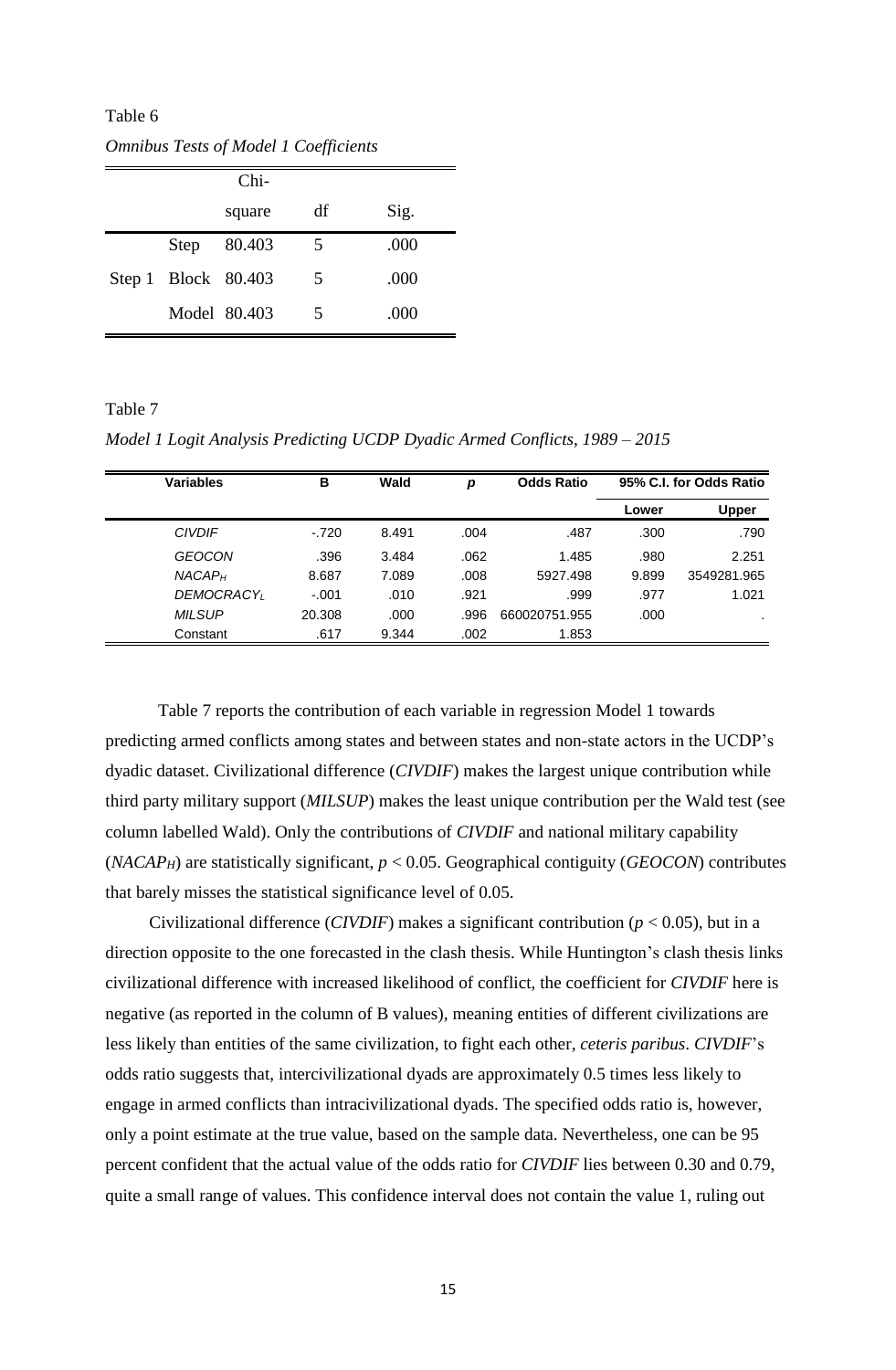the possibility of the true odds ratio being 1 with equal armed conflict probability for both intercivilizational and intracivilizational dyads.

 The above finding in Model 1, that intercivilizational dyads are less prone to armed conflicts than intracivilizational dyads, corroborates the negative correlations between civilizational difference and international conflict in major extant quantitative assessments of the clash thesis for the post-Cold War period by Russett, Oneal, and Cox (2000), Henderson and Tucker (2001), and Chiozza (2002). But as noted earlier, these studies test the civilizational effect on conflict exclusively from relationships between states, and their post-Cold War scope is limited. Nevertheless, upon adding relationships involving non-state actors to the evaluative design whilst stretching the temporal scope of extant analysis to cover almost the entire post-Cold War period (1989-2015), this study finds evidence that, based on the Huntington's geographically bound operationalization of civilizations, intracivilizational dyads are more prone to armed conflicts than intercivilizational dyads, holding other factors constant. The positive B coefficients on the realist control variables (geographical contiguity, military support, and national capability) and the negative coefficient on the liberal one (level of democracy) corroborate the directional patterns of correlations between these variables and armed conflict in extant peace research.

| <b>Variables</b>   | в       | Wald   | р    | <b>Odds Ratio</b> |       | 95% C.I. for Odds Ratio |
|--------------------|---------|--------|------|-------------------|-------|-------------------------|
|                    |         |        |      |                   | Lower | Upper                   |
| <b>CORECUL</b>     | $-236$  | 3.306  | .069 | .790              | .612  | 1.019                   |
| <b>GEOCON</b>      | .639    | 10.391 | .001 | 1.894             | 1.284 | 2.793                   |
| NACAP <sub>H</sub> | 7.389   | 5.210  | .022 | 1618.396          | 2.841 | 922084.765              |
| <b>DEMOCRACY</b> L | $-.002$ | .029   | .864 | .998              | .976  | 1.020                   |
| <b>MILSUP</b>      | 20.174  | .000   | .996 | 577151264.646     | .000  | . .                     |
| Constant           | .509    | 6.846  | .009 | 1.663             |       |                         |

*Model 2 Logit Analysis Predicting UCDP Dyadic Armed Conflicts, 1989 – 2015*

Table 8

 To test the robustness of the finding linking civilizational similarity and increased armed conflict likelihood, another logistic regression analysis (Model 2) was executed whilst adopting a non-geographically bound operationalization of civilizational identity. Model 2 gauges civilization difference in terms of at least one member of the dyad perceiving and projecting the other as having a different core cultural identity (*CORECUL*), irrespective of geographical proximity. The robustness test model was statistically significant,  $\chi^2$  (5, N = 1765) = 75.550,  $p < 0.05$ .

 However, as reported in Table 8 above, while the negative direction of correlation between civilizational difference and armed conflicts in Model 2 (see *CORECUL*'s B coefficient) is the same as in Model 1 and opposite to the one forecasted by Huntington, the unique effect of *CORECUL* on the dependent variable marginally misses the level of statistical significance ( $p =$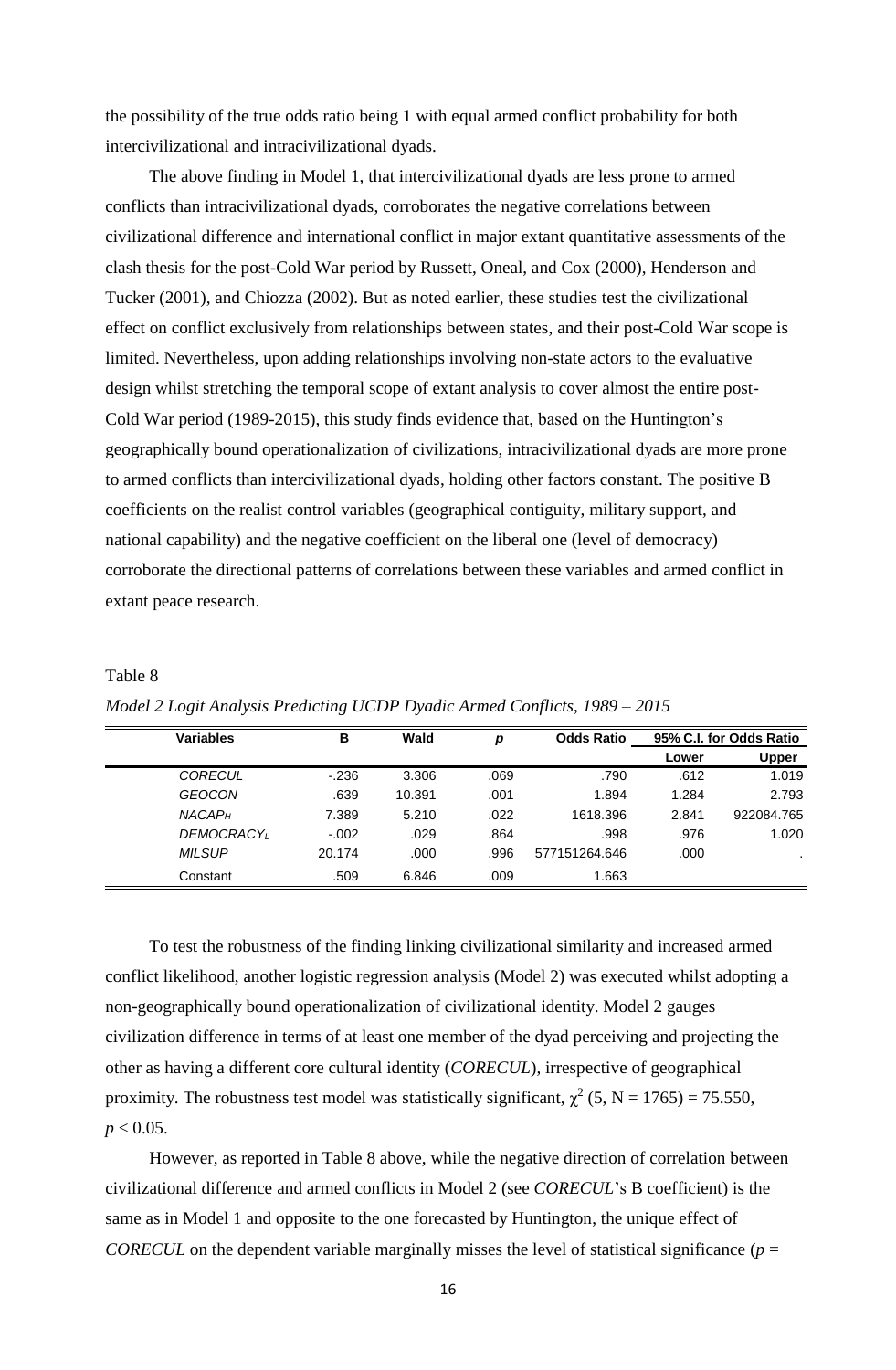$0.069 > 0.05$ ). The range of values for which one can be 95 percent confident encompasses the actual value of the odds ratio for *CORECUL* (0.61 – 1.02) contains the value 1, meaning the true odds ratio could well be 1, with intercivilizational dyads being equally prone to armed conflicts as intracivilizational dyads. This does not corroborate the finding from Model 1, but it nevertheless disconfirms Huntington's CoC thesis predicting intercivilizational dyads to be disproportionately prone to armed conflicts.

### **Conclusion**

This study has substantially broadened and temporally extended the post-Cold War scope of major extant large-*n* evaluations of Huntington's clash of civilizations (CoC) thesis by assessing the civilizational effect on conflictual interactions involving not only states but also interactions between states and non-state actors, from 1989 to 2015. Rather than a steady increase in intercivilizational and a steady decrease in intracivilizational armed conflicts, descriptive statistical analysis revealed volatility in the year-to-year distribution of intercivilizational and intracivilizational armed conflicts over the post-Cold War period. Two logistic regression tests incorporating geographical contiguity, military support, national capability, level of democracy was executed to gauge the effect of civilizational identity difference on armed conflict propensity. Using a geographically bound operationalization of civilizations, regression Model 1 found that, instead of increasing the likelihood of armed conflict as predicted in Huntington's clash thesis, civilization difference appears to reduce armed conflict propensity. Regression Model 2 adopted a non-geographically bound operationalization of civilizations but found that intercivilizational dyads could be equally prone to armed conflicts as intracivilizational dyads, yet again disconfirming the clash thesis, albeit not statistically significantly.

 The presence and absence of statistical significance in logistic regression outputs linking civilizational similarity and increased armed conflict propensity in Model 1 and Model 2 respectively suggest a possibility that the validity or falsity of Huntington's clash thesis could well vary depending on how conflict dyads are coded to be intercivilizational or not. But the absence of statistically significant evidence for a positive correlation between civilizational difference and armed conflict proclivity in both regression models in this study affirms extant quantitative evidence against the clash thesis (Russett, Oneal, & Cox, 2000; Henderson  $\&$ Tucker, 2001; and Chiozza, 2002).

 Critically, however, the UCDP dyadic dataset on which the clash thesis is tested does not incorporate dyads composed exclusively of non-state armed groups. Thus, although this study's findings disconfirm the CoC thesis, they do not necessarily deny that civilizational or cultural factors, including ethnic and religious differences, might be at play in politics and conflicts involving non-state groups exclusively. Further assessments focusing on non-state actors and incorporating more realist and liberal control variables are required to provide more conclusive evidence regarding the civilizational effect on politics and conflicts in general. Nevertheless, to

17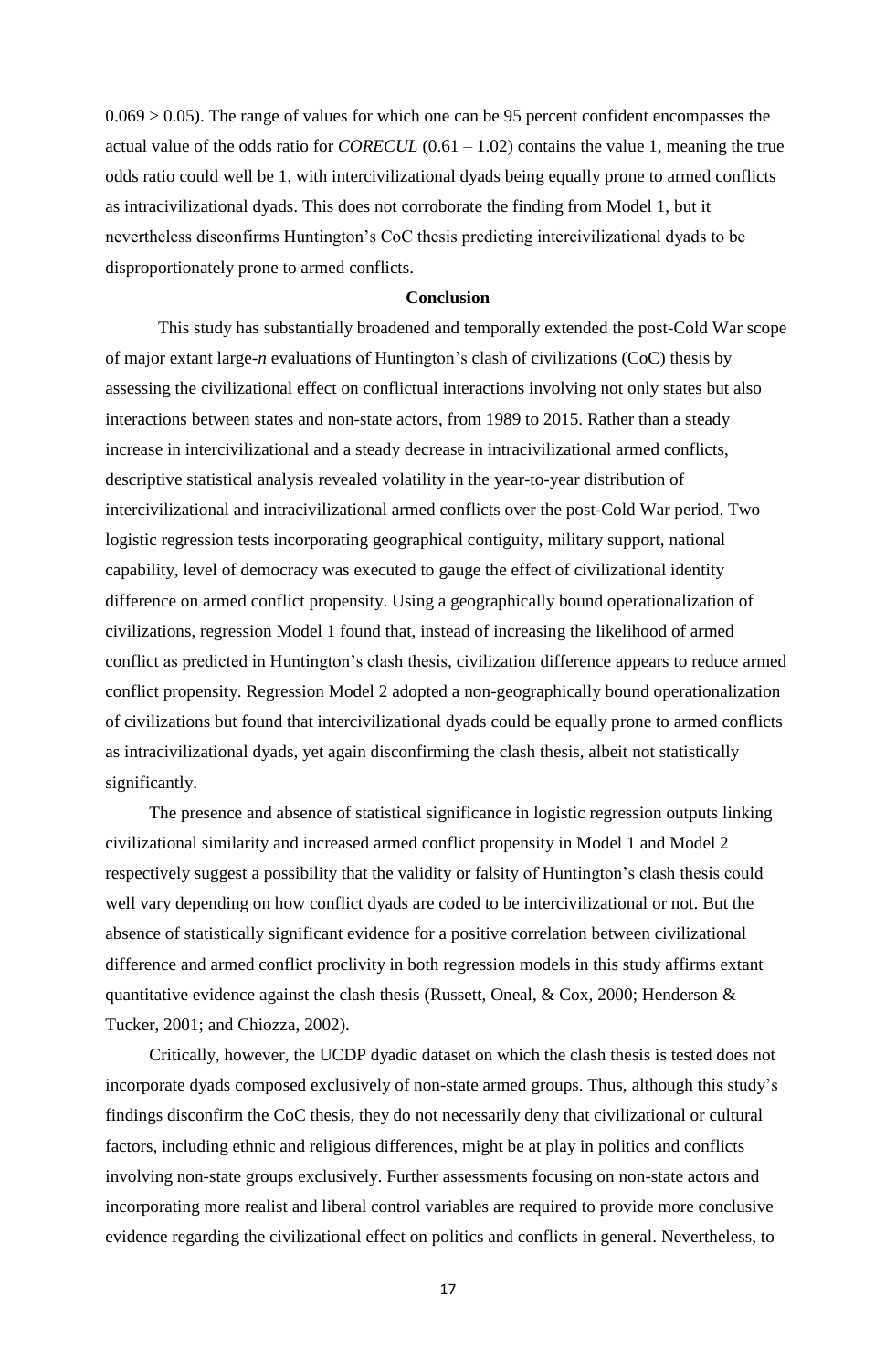the extent that Huntington's thesis predicts armed clashes among states, and between states on the one hand and non-state armed groups on the other, it does not find empirical support in this study to justify it as a basis for states to adopt foreign policies of civilizational containment, involving, but not limited to, restrictions or absolute bans on immigration and refugee flows from other civilizations.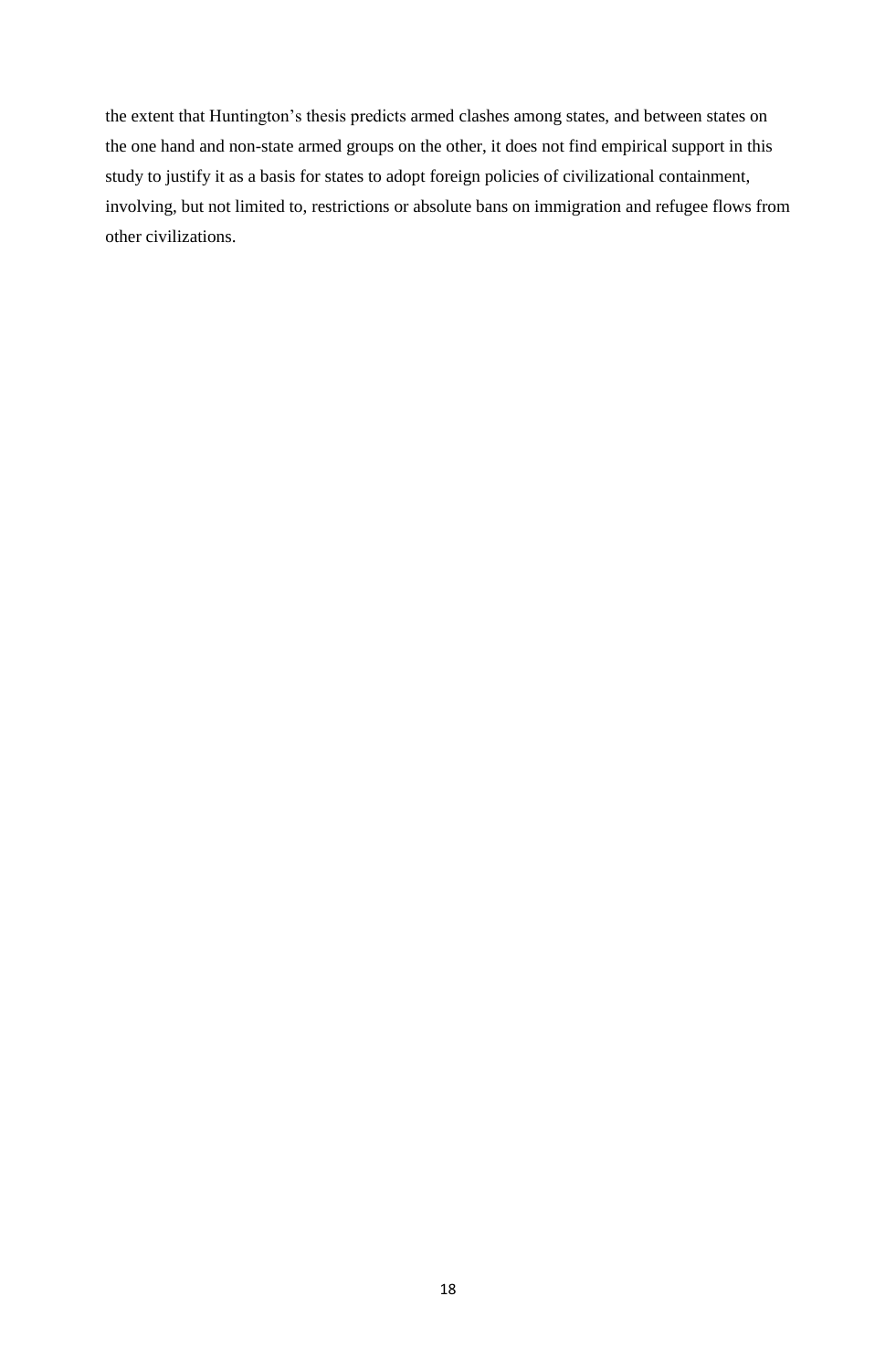#### **References**

- Che, A. (2013, December 13). Humanitarian intervention in Libya: Not clash of civilizations. *E-International Relations*. Retrieved from http://www.eir.info/2013/12/13/humanitarian-intervention-in-libya-not-clash-of-civilizations/
- Chiozza, G. (2002). Is there a clash of civilizations? Evidence from patterns of international conflict involvement, 1946-97. *Journal of Peace Research, 39*(6), 711-734.
- Cohen, R. (2015, February 16). Islam and the West at war. *The New York Times*. Retrieved from https://www.nytimes.com/2015/02/17/opinion/roger-cohen-islam-and-the-westat-war.html
- Collier, P., & Hoeffler, A. (2004). Greed and grievance in civil war. *Oxford Economic Papers, 56*(4), 563-595.
- Cunningham, D., Gleditsch, K., & Salehyan, I. (2009). It takes two: A dyadic analysis of civil war duration and outcome. *Journal of Conflict Resolution, 53*(4), 570-597.
- Cunningham, D., Gleditsch, K., & Salehyan, I. (2013). Non-state actors in civil wars: A new dataset. *Conflict Management and Peace Science, 30*(5), 516-531.
- Greig, M., & Enterline, A. (2017). *Correlates of war project: National material capabilities (NMC) data.* Retrieved from http://www.correlatesofwar.org/data-sets/nationalmaterial-capabilities
- Gurr, R. (1994). Peoples against states: Ethnopolitical Conflict and the Changing World System. *International Studies Quarterly*, *38*(3), 347–377.
- Hammond, R., & Axelrod, R. (2006). The evolution of ethnocentrism. *Journal of Conflict Resolution, 50*(6), 926-936.
- Henderson, E., & Tucker, R. (2001). Clear and present strangers: The clash of civilizations and international conflict. *International Studies Quarterly, 45*(2), 317-338.
- Huntington, S. (1993). The clash of civilizations. *Foreign Affairs, 72*(3), 22-49.
- Huntington, S. (1996). *The clash of civilizations and the remaking of world order*. New York, NY: Simon and Schuster.
- Huntington, S. (2000). Try again: A reply to Russett, Oneal & Cox. *Journal of Peace Research, 37*(5), 609-610.
- Imai, K. (2006). Culture, civilization, or economy? Test of the clash of civilizations thesis. *International Journal on World Peace, 23*(3), 3-32.
- Marshall, M., Gurr, R., & Jaggers, K. (2016). *Polity IV project: Political regime characteristics and transitions, 1800-2015* (version 2015). Center for Systemic Peace. Retrieved from http://www.systemicpeace.org/inscrdata.html
- Melander, E., Pettersson, T., & Themnér, L. (2016). Organized violence, 1989-2015. *Journal of Peace Research, 53*(5), 727–742. The UCDP Dyadic Dataset was originally presented by Harbom, L., Melander, E., & Wallensteen, P. (2008). Dyadic Dimensions of Armed Conflict, 1946 – 2007. *Journal of Peace Research, 45*(5), 697-710. Retrieved from http://ucdp.uu.se/downloads/